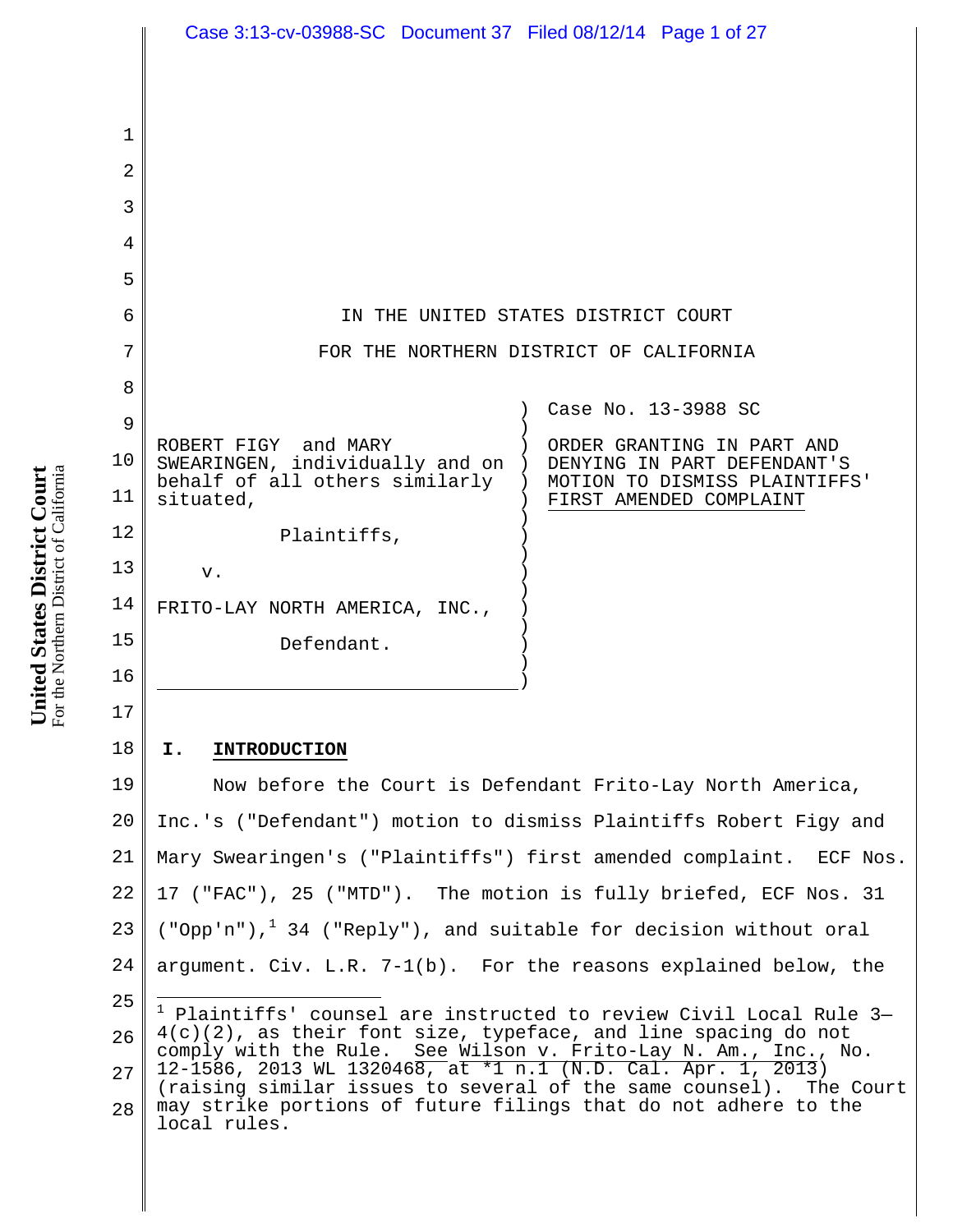| Ī<br>ļ                      |                         |
|-----------------------------|-------------------------|
|                             | District of California  |
| ر<br>يا<br>$\sum_{i=1}^{n}$ |                         |
| Ľ<br>Ĕ                      |                         |
|                             |                         |
|                             |                         |
| Jnited States I             | $\rm{orthern}$ $\rm{D}$ |
|                             |                         |
|                             | For the N               |
|                             |                         |

1 Court GRANTS in part and DENIES in part Defendant's motion.

#### **II. BACKGROUND**

2

3

4 5 6 7 8 9 10 11 12 13 14 15 16 17 18 Defendant, a Texas corporation, makes snack food products. Plaintiffs are two California consumers who purchased three of Defendant's pretzel products between August 27, 2009 and the present (the "Class Period"). FAC Intro.  $\P$   $4.^2$  Specifically, Plaintiffs allege that they purchased "Frito-Lay's Rold Gold Sticks Pretzels," "Frito-Lay's Rold Gold Thins Pretzels," "Frito-Lay's Rold Gold Low Fat Tiny Twists Pretzels," (collectively, the "Purchased Products"), and were misled by portions of their labels. Id. ¶¶ 5-6. Plaintiffs, on behalf of themselves and a putative class, filed this action against Defendant, alleging that the Purchased Products contain deceptive and misleading labeling information, in violation of state and federal law. Id. ¶¶ 1-6; FAC ¶¶ 1-15. Plaintiffs also bring claims on behalf of a putative nationwide class of people who purchased two other products from Defendant that Plaintiffs did not buy. $^3$ 

19 20 21 Plaintiffs allege that Defendant's marketing of the Products is misleading because the Products are labelled "Made with All Natural Ingredients" despite containing "artificial, synthetic and

<sup>22</sup> 23 24 25 2 The Court notes that the FAC contains a numbering error. The "Introduction" section begins with paragraph 1, but the following section, "Parties, Jurisdiction and Venue," also begins with paragraph 1. To preserve the numbering after the introductory section, the Court refers to introductory paragraphs herein as "FAC Intro." followed by the paragraph number as it appears in the FAC.  $\overline{a}$ 

<sup>26</sup> 27 28 3 These products are "Frito-Lay's Rold Gold Fat Free Tiny Twists Pretzels," and "Frito-Lay's Rold Gold Rods Pretzels" (collectively the "Non-Purchased Products"). When the Court discusses these alongside the Purchased Products, the Court refers to them collectively as the "Products."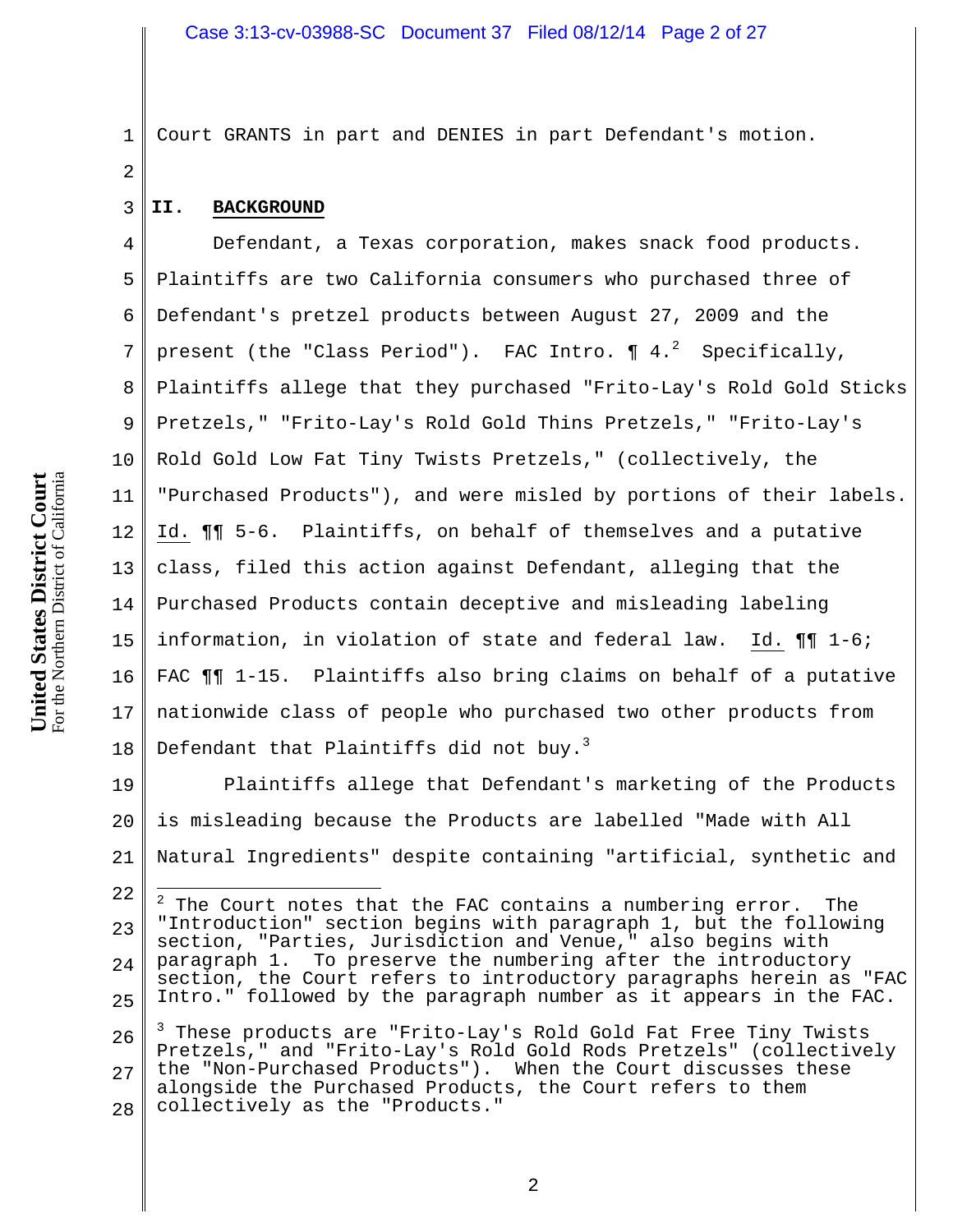1 2 3 4 5 6 7 8 9 10 11 12 13 14 15 16 unnatural ingredients 'niacin, reduced iron, thiamin mononitrate, riboflavin, folic acid and ammonium bicarbonate.'" FAC ¶¶ 6, 27, 37, 52, 53, 57. Further, Plaintiffs contend that the labelling of some of the products as "LOW FAT" or "FAT FREE" is false and misleading because, despite containing greater than 480 milligrams of sodium per reference amount, the Products do not bear an additional label directing consumers to see the nutritional information for sodium content as required by 21 C.F.R. Section 101.13(h)(1). FAC ¶¶ 22-32. Together, Plaintiffs argue that these representations convey the impression that the Defendant's "products [are] healthier than a product that does not contain [the] unlawful nutrient content claim[s]." FAC ¶ 42. Further, Plaintiffs state that the absence of further labelling on the "LOW FAT" and "FAT FREE" products renders them "misbranded" as a matter of federal and California law, and therefore unsalable and "legally worthless." Id. ¶ 45.

17 18 19 20 21 22 23 24 25 26 Plaintiffs state that they care about buying healthy foods and read the label statements on the Purchased Products prior to buying them. FAC ¶ 80, 82. Because of their interest in purchasing healthy foods, Plaintiffs contend that they relied on the label statements and drew from them "the net impression that the Purchased Products they bought made only positive contributions to a diet, and did not contain any nutrients at levels that raised the risk of diet-related disease or health-related conditions." FAC ¶ 83. Plaintiffs claim they would not have bought the Products had they been properly labelled. Id.

27 28 In the FAC, Plaintiffs assert six causes of action against Defendant: (1-3) violations of the "unlawful," "unfair," and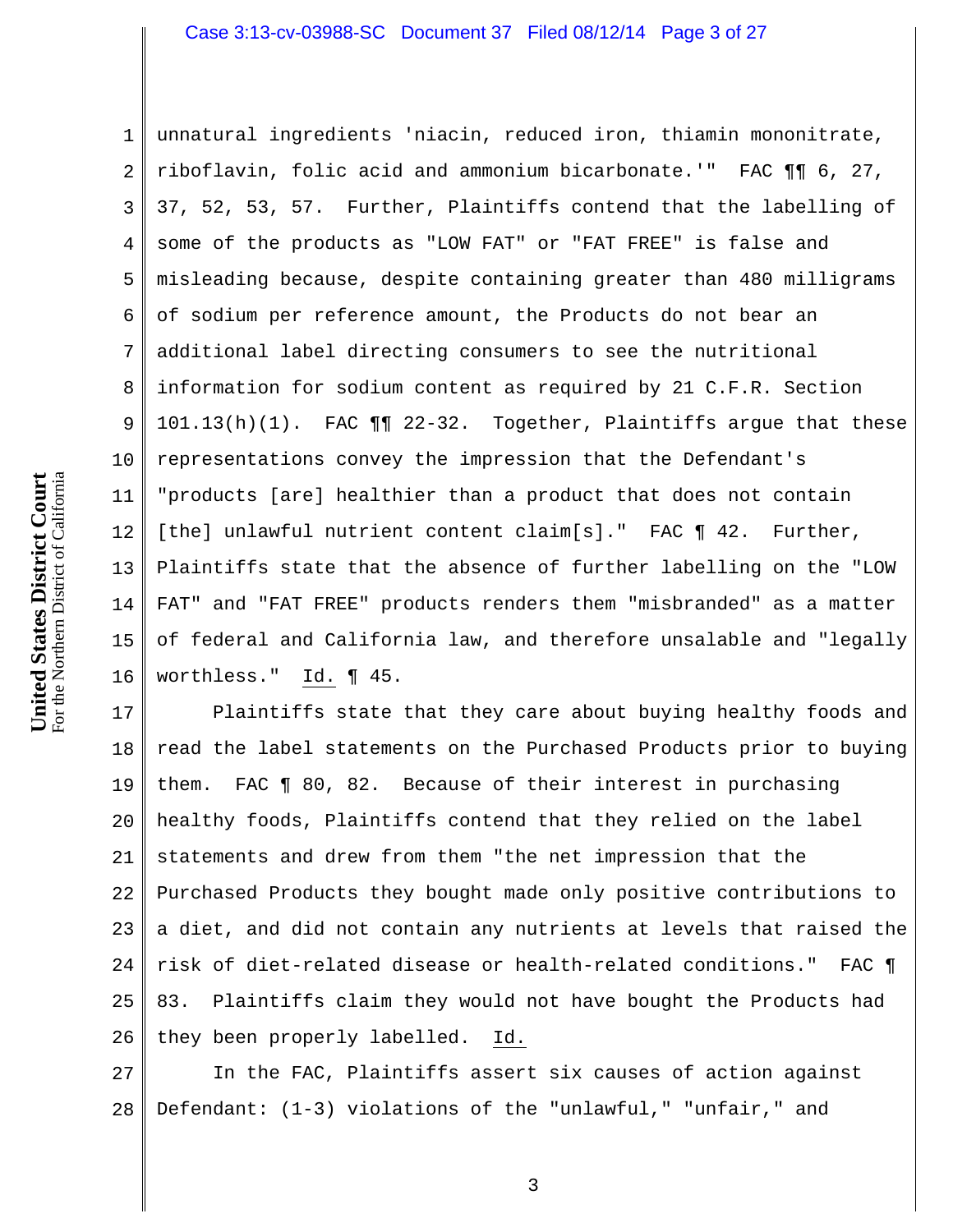1 2 3 4 5 6 7 8 9 "fraudulent" prongs of California's Unfair Competition Law's ("UCL"), Cal. Bus. & Prof. Code § 17200, et seq.; (4-5) violations of the "misleading and deceptive" and "untrue" prongs of California's False Advertising Law ("FAL"), Cal. Bus. & Prof. Code § 17500, et seq.; and (6) violations of California's Consumers Legal Remedies Act ("CLRA"), Cal. Civ. Code § 1750, et seq. Plaintiffs seek monetary, equitable, and injunctive relief both individually and on behalf of a putative nationwide class of consumers.

Defendant now moves to dismiss the FAC.

#### 11 **III. LEGAL STANDARD**

#### 12

10

# 13

# **A. Motions to Dismiss**

### **1. Rule 12(b)(1)**

14 15 16 17 18 19 20 21 22 23 24 A motion to dismiss under Federal Rule of Civil Procedure 12(b)(1) challenges the Court's subject-matter jurisdiction. Chandler v. State Farm Mut. Auto. Ins. Co., 598 F.3d 1115, 1121-22 (9th Cir. 2010). The party asserting jurisdiction "bears the burden of proving its existence." Id. at 1122. "Rule 12(b)(1) attacks on jurisdiction can be either facial, confining the inquiry to allegations in the complaint, or factual, permitting the court to look beyond the complaint." Savage v. Glendale Union High Sch., 343 F.3d 1036, 1039 n.2 (9th Cir. 2003) (citing White v. Lee, 227 F.3d 1214, 1242 (9th Cir. 2000). On a factual attack under Rule  $12(b)(1)$ ,

25

26

27

28

the moving party may submit "affidavits or any other evidence properly before the court . . . . It then becomes necessary for the party opposing the motion to present affidavits or any other evidence necessary to satisfy its burden of establishing that the court, in fact, possesses subject matter jurisdiction."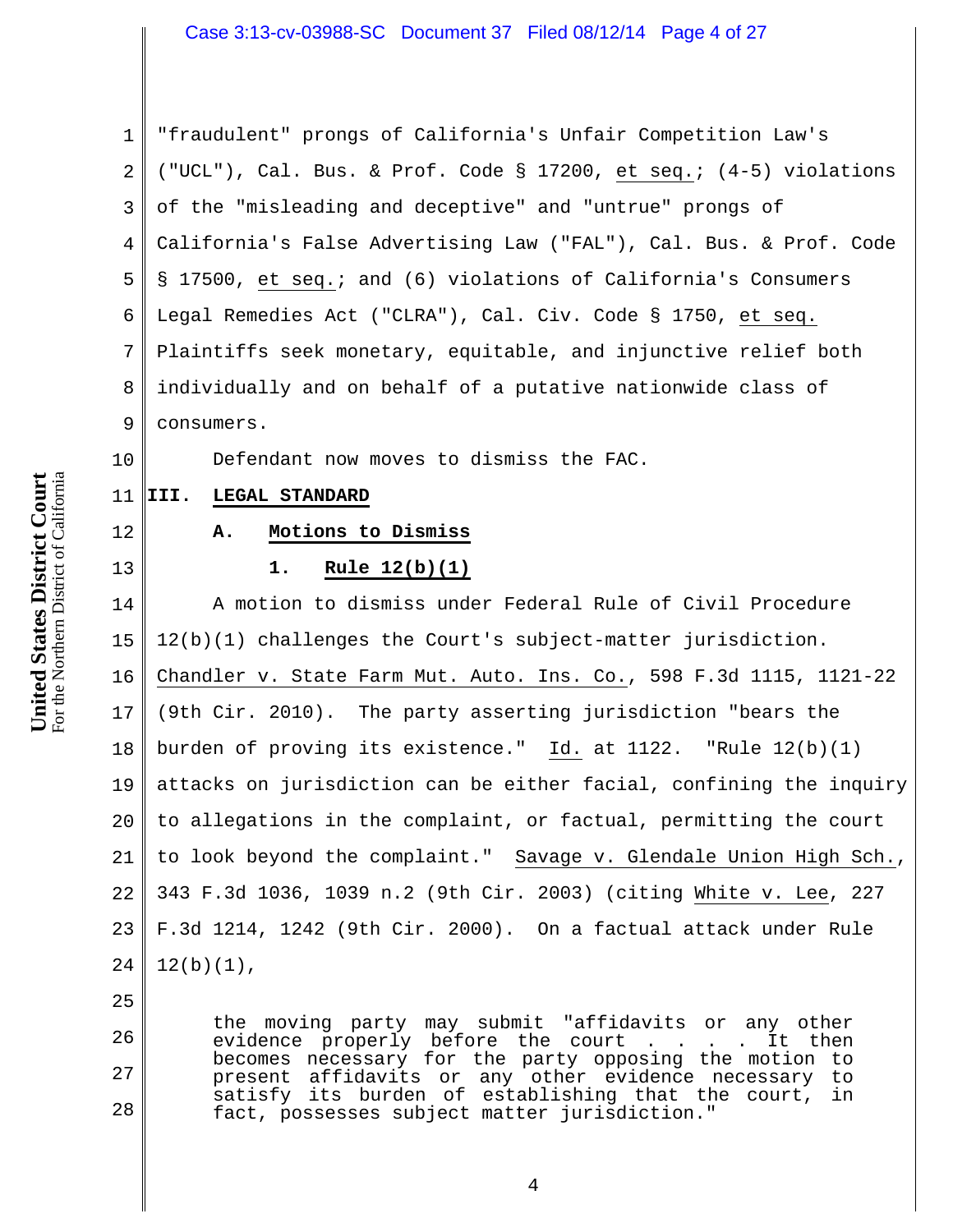2 3 4 Colwell v. Dep't of Health & Human Servs., 558 F.3d 1112, 1121 (9th Cir. 2009) (quoting St. Clair v. City of Chico, 880 F.2d 199, 201 (9th Cir. 1989)).

#### 2. **Rule 12(b)(6)**

6 7 8 9 10 11 12 13 14 15 16 17 18 19 20 21 22 23 24 25 A motion to dismiss under Federal Rule of Civil Procedure 12(b)(6) "tests the legal sufficiency of a claim." Navarro v. Block, 250 F.3d 729, 732 (9th Cir. 2001). "Dismissal can be based on the lack of a cognizable legal theory or the absence of sufficient facts alleged under a cognizable legal theory." Balistreri v. Pacifica Police Dep't, 901 F.2d 696, 699 (9th Cir. 1988). "When there are well-pleaded factual allegations, a court should assume their veracity and then determine whether they plausibly give rise to an entitlement to relief." Ashcroft v. Iqbal, 556 U.S. 662, 679 (2009). However, "the tenet that a court must accept as true all of the allegations contained in a complaint is inapplicable to legal conclusions. Threadbare recitals of the elements of a cause of action, supported by mere conclusory statements, do not suffice." Id. (citing Bell Atl. Corp. v. Twombly, 550 U.S. 544, 555 (2007)). The court's review is generally "limited to the complaint, materials incorporated into the complaint by reference, and matters of which the court may take judicial notice." Metzler Inv. GMBH v. Corinthian Colls., Inc., 540 F.3d 1049, 1061 (9th Cir. 2008) (citing Tellabs, Inc. v. Makor Issues & Rights, Ltd., 551 U.S. 308, 322 (2007)).

26

#### 3. **Leave to Amend**

27 28 When a motion to dismiss is granted, a district court must decide whether to grant leave to amend. Generally, the Ninth

**United States District Court** For the Northern District of California 1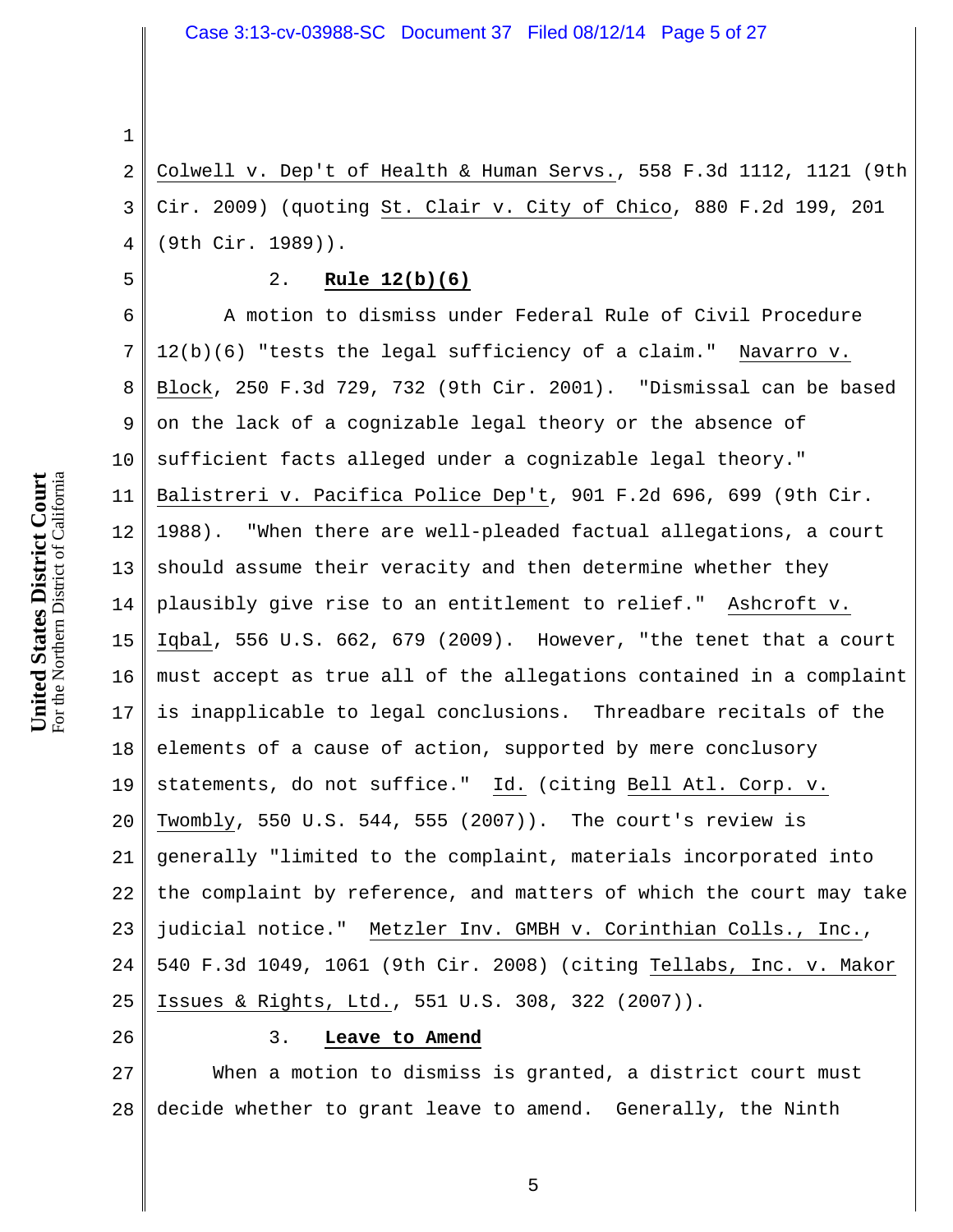1 2 3 4 5 6 7 8 9 Circuit has a liberal policy favoring amendments and, thus, leave to amend should be freely granted. See, e.g., DeSoto v. Yellow Freight System, Inc., 957 F.2d 655, 658 (9th Cir. 1992). However, a court does not need to grant leave to amend in cases where the court determines that permitting a plaintiff to amend would be an exercise in futility. See, e.g., Rutman Wine Co. v. E. & J. Gallo Winery, 829 F.2d 729, 738 (9th Cir. 1987) ("Denial of leave to amend is not an abuse of discretion where the pleadings before the court demonstrate that further amendment would be futile.").

**United States District Court** For the Northern District of California 10

### **B. Rule 9(b)**

11 12 13 14 15 16 17 18 19 20 21 Claims sounding in fraud are subject to the heightened pleading requirements of Federal Rule of Civil Procedure 9(b), which requires that a plaintiff alleging fraud "must state with particularity the circumstances constituting fraud." See Kearns v. Ford Motor Co., 567 F. 3d 1120, 1124 (9th Cir. 2009). "To satisfy Rule 9(b), a pleading must identify the who, what, when, where, and how of the misconduct charged, as well as what is false or misleading about [the purportedly fraudulent] statement, and why it is false." United States ex rel. Cafasso v. Gen. Dynamics C4 Sys., Inc., 637 F.3d 1047, 1055 (9th Cir. 2011) (citations omitted) (internal quotation marks omitted).

#### 22 **IV. DISCUSSION**

23 24 25 26 27 28 Defendant argues that Plaintiffs' FAC should be dismissed for five reasons: (1) Plaintiffs lack standing as to products they do not claim to have purchased, (2) Plaintiffs lack standing to seek injunctive relief as to statements that are no longer present on Defendant's labeling and were discontinued prior to this suit being filed, (3) Plaintiffs improperly seek to apply California consumer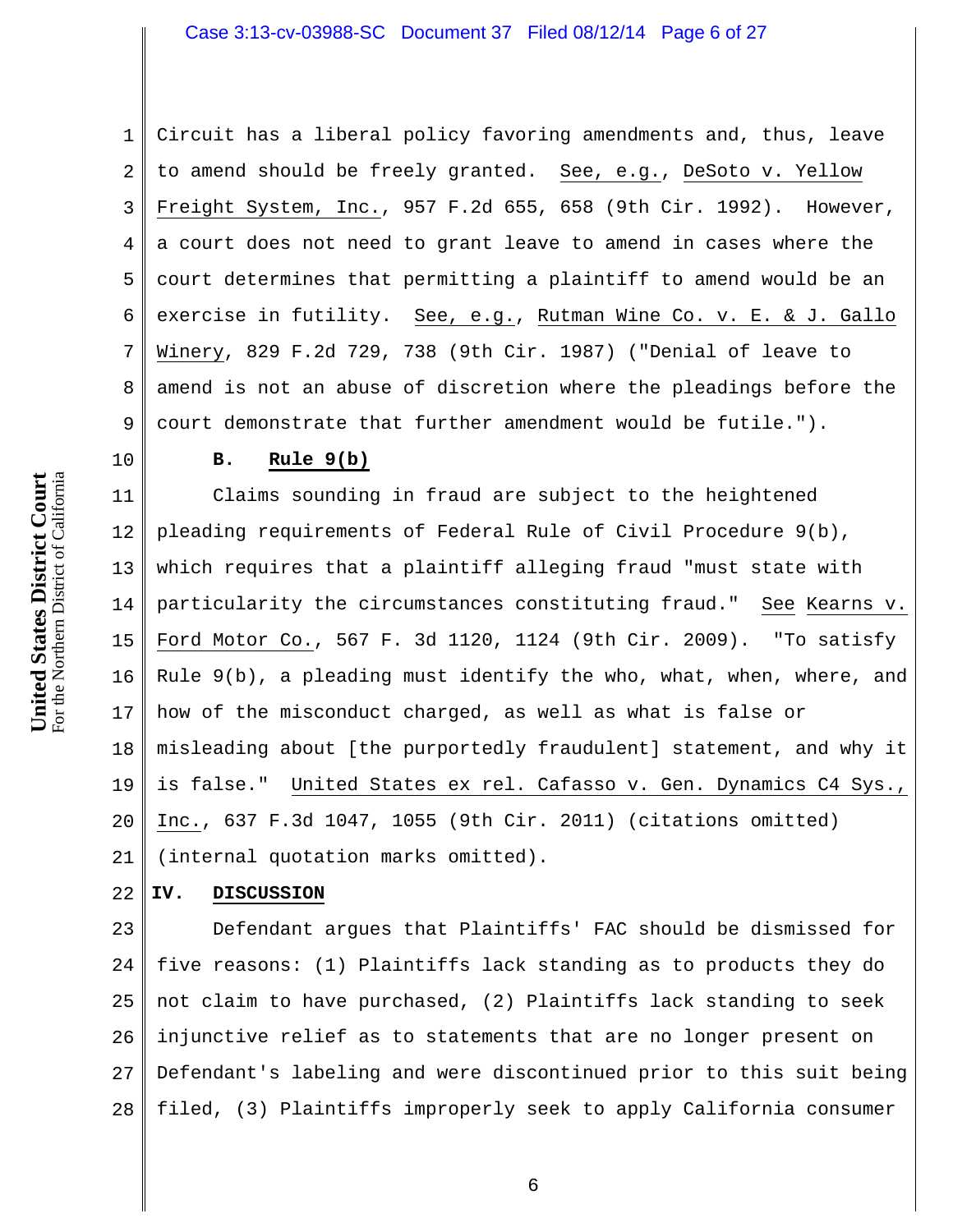1 2 3 4 5 law to purchases made outside California against a non-California company, (4) Plaintiffs have not sufficiently pleaded reliance and injury with respect to their 'misbranding' claims, and (5), more generally, Plaintiffs have not adequately pleaded deception and reasonable reliance on Frito-Lay's labels.

6

## **A. The Statutory Framework**

7 8 9 10 The Food, Drug, and Cosmetic Act ("FDCA"), 21 U.S.C. Section 301 et seq., as amended by the Nutrition Labeling and Education Act of 1990 ("NLEA"), 21 U.S.C.  $\S$  343(r), et seq., is the operative statute in this matter.

11 12 13 14 15 16 17 18 19 20 21 22 23 24 25 26 27 28 The many subsections of 21 U.S.C. § 343 establish the conditions under which food is considered "misbranded." Generally, food is misbranded under 21 U.S.C. § 343(a)(1) if "its labeling is false or misleading in any particular." Section  $343(r)$  discusses "nutrition levels and health-related claims" about food products made anywhere on their labels. It governs all voluntary statements about nutrition content or health information that a manufacturer includes on the food label or packaging. The Food and Drug Administration ("FDA") has classified these nutrient claims as "express" (e.g., "100 calories"), "implied" (e.g., "high in oat bran"), and "health claims," which "characteriz[e] the relationship of any substance to a disease or health-related condition." 21 C.F.R. §§ 101.13, 101.14; see also Chacanaca v. Quaker Oats Co., 752 F. Supp. 2d 1111, 1116-17 (N.D. Cal. 2010) (describing the statutory scheme). If a food item contains a requisite level of certain ingredients, including greater than 480 milligrams of sodium per reference amount, and bears an express, implied, or health claim, then that food item must also bear a label stating: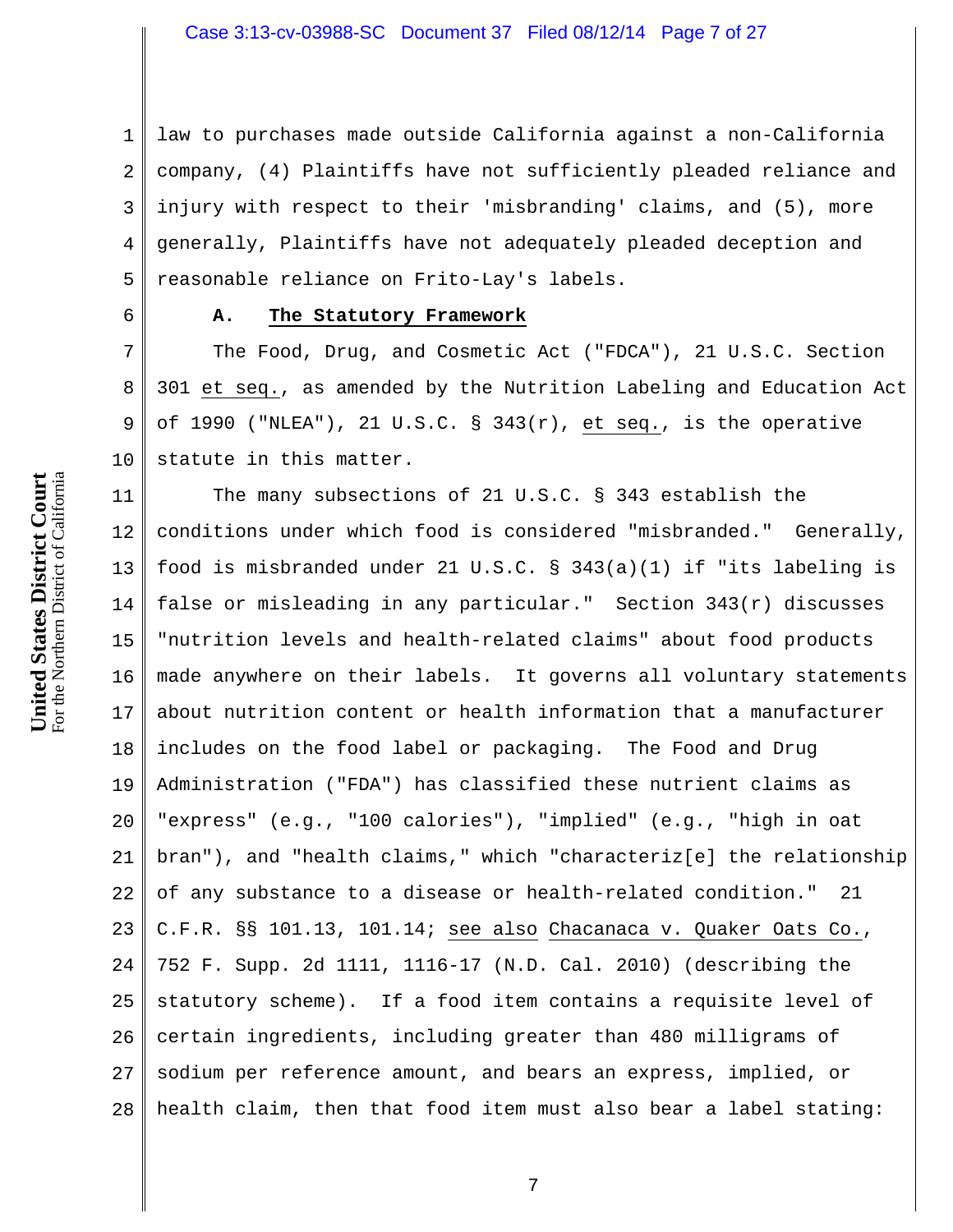1 2 "See nutrition information for [sodium] content." 21 C.F.R. §  $101.13(h)(1)$ .

Plaintiffs' state law claims are based on California's Sherman Food, Drug, and Cosmetic Act ("Sherman Act"), Cal. Health & Safety Code § 109875 et seq., which adopts and incorporates the FDCA. See Sherman Act § 110100 ("All food labeling regulations and any amendments to those regulations adopted pursuant to the federal acts in effect on January 1, 1993, or adopted on or after that date shall be the food regulations of this state."). This specifically includes provisions of the FDCA and NLEA that set forth food labeling and packing requirements.

12

3

4

5

6

7

8

9

10

11

### **B. Standing as to the Non-Purchased Products**

13 14 15 16 17 18 19 20 21 22 23 24 25 26 27 28 To show Article III standing, plaintiffs must allege: (1) a concrete, particularized, actual or imminent injury-in-fact; (2) that the injury is traceable to the defendant's action; and (3) that a favorable ruling could redress the injury. See Friends of the Earth, Inc. v. Laidlaw Envtl. Servs. (TOC), Inc., 528 U.S. 167, 180-81 (2000). Plaintiffs in a case like this one can show Article III standing by alleging that they purchased a product they otherwise would not have purchased, or that they spent too much on such a product, in reliance on a defendant's representations in ads or on labels. See, e.g., Brazil v. Dole Food Co., Inc., 935 F. Supp. 2d 947, 961-62 (N.D. Cal. 2013). It is Plaintiffs' burden to show standing. Lujan v. Defenders of Wildlife, 504 U.S. 555, 561 (1992). The parties agree that Plaintiffs have pleaded standing as to the Purchased Products. However, Defendant argues that Plaintiffs lack standing as to the Non-Purchased Products. Courts in this district have adopted three diverging

For the Northern District of California **Court** For the Northern District of California **States District United**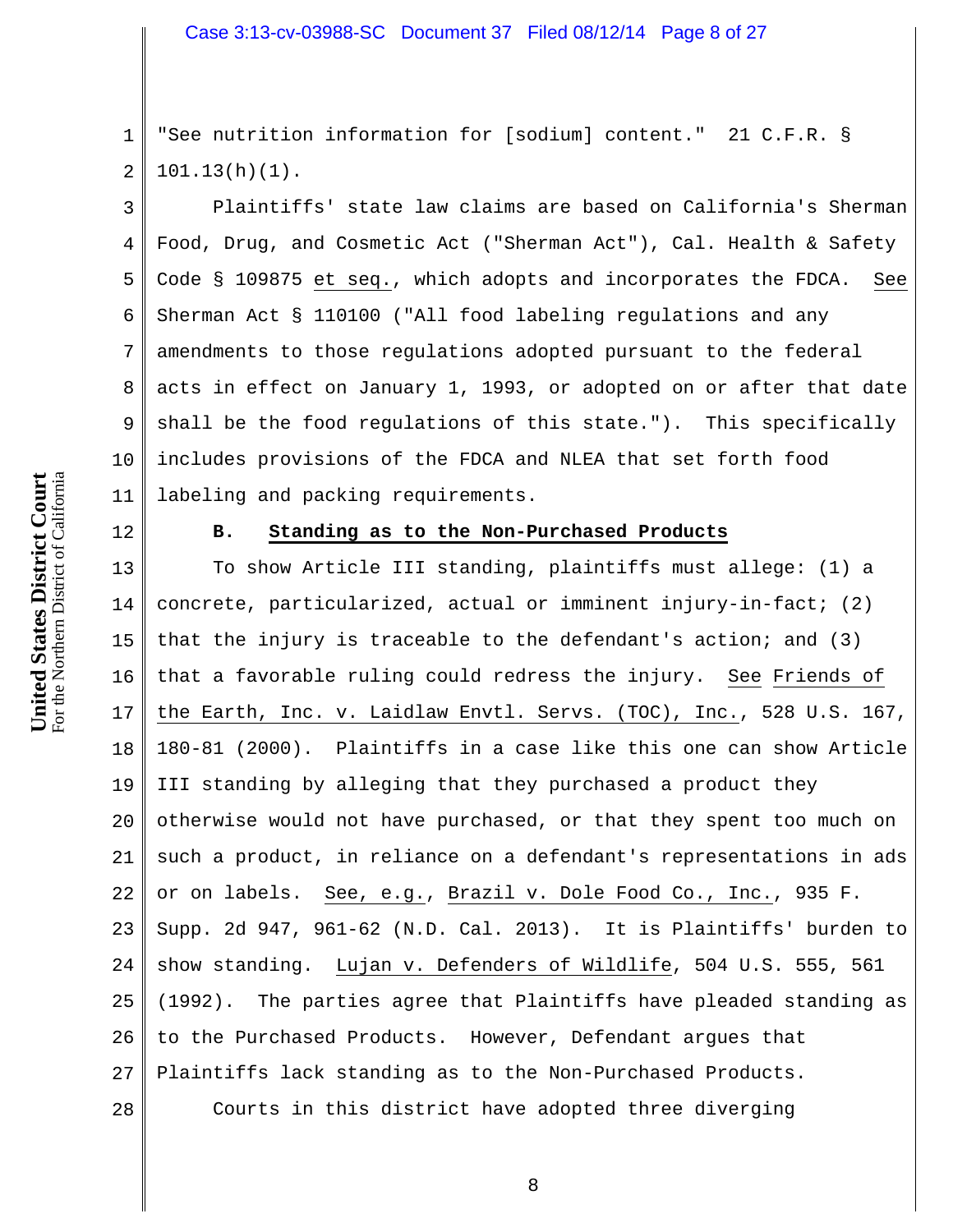### Case 3:13-cv-03988-SC Document 37 Filed 08/12/14 Page 9 of 27

1 2 3 4 5 6 7 8 9 10 11 12 13 14 15 16 17 18 19 20 21 22 23 24 25 26 27 approaches for analyzing standing to pursue claims for nonpurchased products. See Clancy v. The Bromley Tea Co., No. 12-cv-03003-JST, 2013 WL 4081632, at \*4 (N.D. Cal. Aug. 9, 2013). The first approach holds that "[w]hen a plaintiff asserts claims based both on products that she purchased and products that she did not purchase, claims relating to products not purchased must be dismissed for lack of standing." Id. (citing Granfield v. NVIDIA Corp., C 11-05403 JW, 2012 WL 2847575, at \*6 (N.D. Cal. July 11, 2012) and collecting other cases); see also MTD at 21 (collecting cases). Other courts have adopted a "middle-ground" position, holding that sufficient or substantial similarity between the purchased and non-purchased products satisfies the standing requirement for the non-purchased products. See Astiana v. Dreyer's Grand Ice Cream, Inc., No. 11-cv-2910 EMC, 2012 WL 2990766, at \*11 (N.D. Cal. July 20, 2012); see also Anderson v. Jamba Juice Co., 888 F. Supp. 2d 1000, 1006 (N.D. Cal. 2012); cf. Stephenson v. Neutrogena, No. 12-cv-00426 PJH, 2012 WL 8527784, at \*1 (N.D. Cal. July 27, 2012) (assessing whether "an individualized factual inquiry [would be] needed for each product" that the named plaintiff did not purchase). Finally, some courts have concluded that so long as a named plaintiff has individual standing to sue for the products they did purchase, any inquiry into products they did not purchase is best left for the class certification stage. See, e.g., Kosta v. Del Monte Corp., No. 12-CV-01722-YGR, 2013 WL 2147413, at \*15 (N.D. Cal. May 15, 2013); Koh v. S.C. Johnson & Son, Inc., C-09-00927 RMW, 2010 WL 94265, at \*3 (N.D. Cal Jan. 6, 2010).

28

Defendant urges the Court to adopt the first position, and to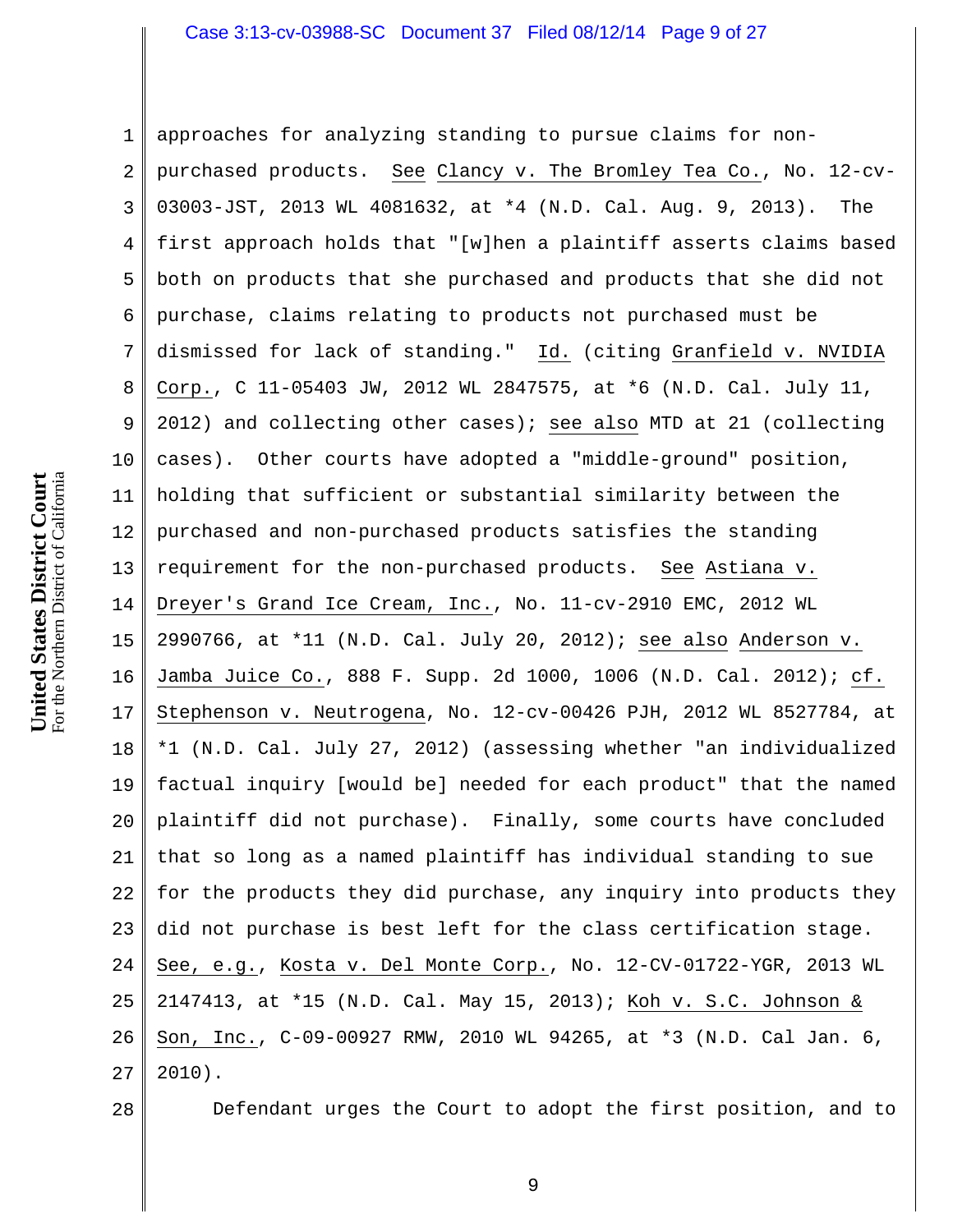1 2 3 4 5 6 7 8 9 10 11 12 13 14 15 16 17 18 hold that because Plaintiffs concede they never bought the Non-Purchased Products, they therefore lack standing to pursue claims for the alleged mislabeling of those products. MTD at 20-21. Plaintiffs, on the other hand, argue the Court should adopt the third position and leave these questions for class certification. Opp'n at 19-20. The Court disagrees with both parties' views and instead, as in the related case Wilson v. Frito-Lay North America, Inc., 961 F. Supp. 2d 1134, 1141-42 (N.D. Cal. 2013) and several other analogous cases, adopts the "substantial similarity" test. See also Parker v. J.M. Smucker Co., No. C 13-0690 SC, 2013 WL 4516156, at \*3 (N.D. Cal. Aug. 23, 2013) (applying the "substantial similarity" approach); Colucci v. ZonePerfect Nutrition Co., No. 12-2907 SC, 2012 WL 6737800, at \*4 (N.D. Cal. Dec. 28, 2012) (same). In applying the "substantial similarity" test, Courts look to a series of factors including whether the challenged products are of the same kind, comprised of largely the same ingredients, and whether each of the challenged products bears the same alleged mislabeling. See Astiana, at \*13.

19 20 21 22 23 24 25 26 27 28 Anticipating the Court's application of the substantial similarity test, Defendant argues, relying on Wilson, that Plaintiffs have failed to show sufficient similarity between the Purchased and Non-Purchase Products. MTD at 20-23. Defendant contends that Plaintiffs have only conclusively pleaded similarity, and argue that any similarities sufficiently pleaded are, as in a series of other cases in this District, merely superficial. See Kane v. Chobani, Inc., 12-CV-02425-LHK, 2013 WL 5289253, at \*11 (N.D. Cal. Sept. 19, 2013) (dismissing for failure to allege that the purchased and non-purchased products were substantially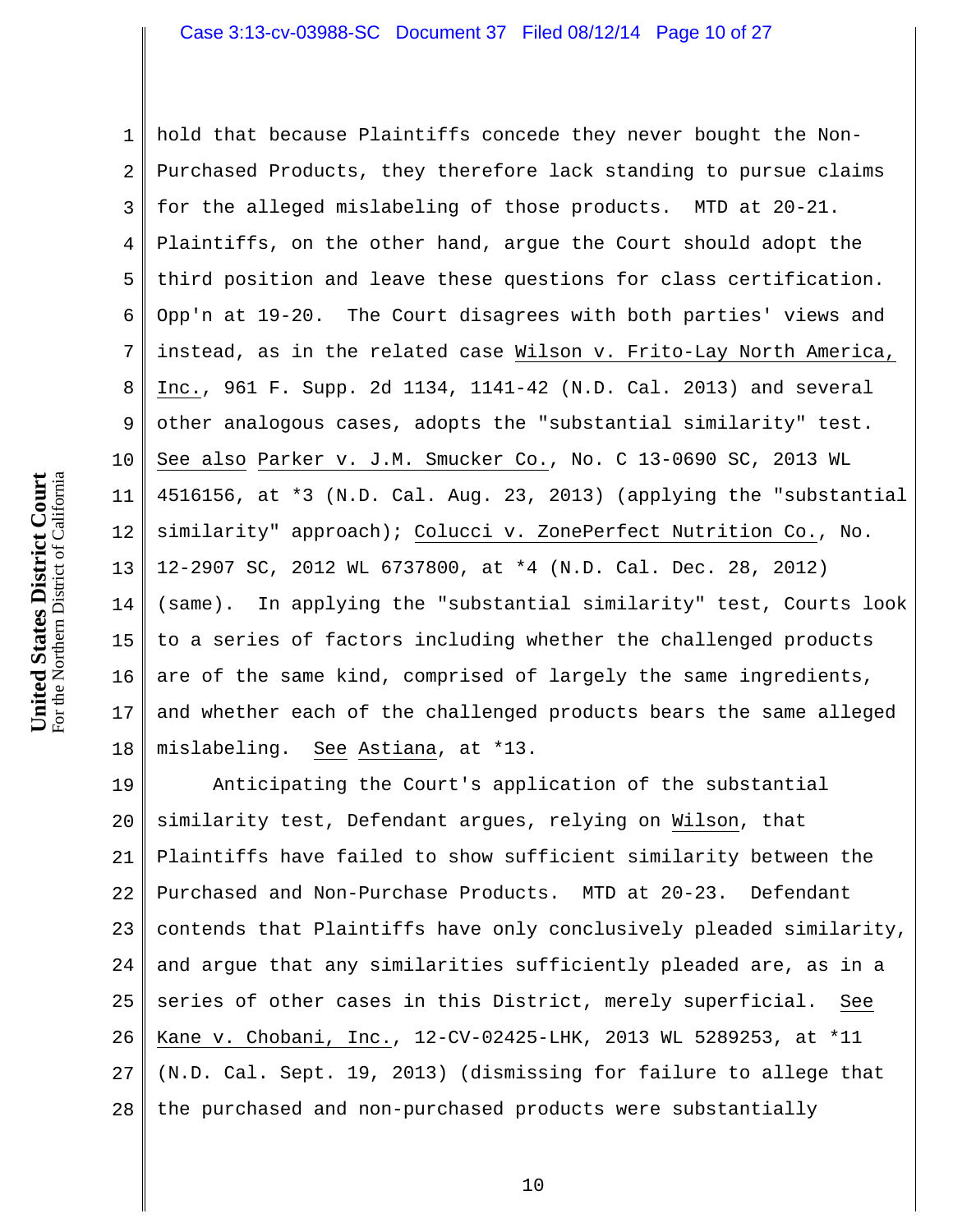1 2 3 4 5 6 similar); Khasin v. R.C. Bigelow, Inc., No. C 12-02204 JSW, 2013 WL 2403579, at \*4 (N.D. Cal. May 31, 2013) (finding insufficient similarity where font, label size, and presentation of alleged misrepresentations differed); Miller v. Ghirardelli Chocolate Co., 912 F. Supp. 2d 861, 870-71 (N.D. Cal. 2012) (concluding that products' appearance, labeling, and marketing were too dissimilar).

7 8 9 10 11 12 13 14 15 16 17 Plaintiffs oppose these arguments, contending that unlike in Wilson, where Plaintiffs sought to include 85 allegedly similar snack foods, many with subtle but significant differences in packaging, labelling, and marketing, here Plaintiffs only seek to include two additional pretzel products which are "misbranded in the identical fashion as the Purchased Products." Opp'n at 20. Furthermore, they point to the allegations in their complaint articulating the similarities between the Products in labelling, ingredients, and level of sodium. Id. (citing FAC ¶¶ 10-11, 36-45, 50-68). In short, Plaintiffs argue that "the only difference among the five products at issue is the shape of the pretzels." Id.

18 19 20 21 22 23 24 25 26 27 28 Plaintiffs are right. Here, each of the factors courts generally consider in deciding whether products are substantially similar are satisfied. See Colucci, 2012 WL 6737800, at \*4 (finding sufficient similarity because the challenged products were "of a single kind, . . . nutrition bars," contained at least six of the nine challenged ingredients, and bore the same challenged label). First, unlike the 85 snack products at issue in Wilson, which were substantially similar only in that they were all "potato chips, corn chips, and puffed corn products . . . ," 961 F. Supp. 2d at 1141, the Purchased and Non-Purchased Products are all pretzels, distinct in their shape but not in any other relevant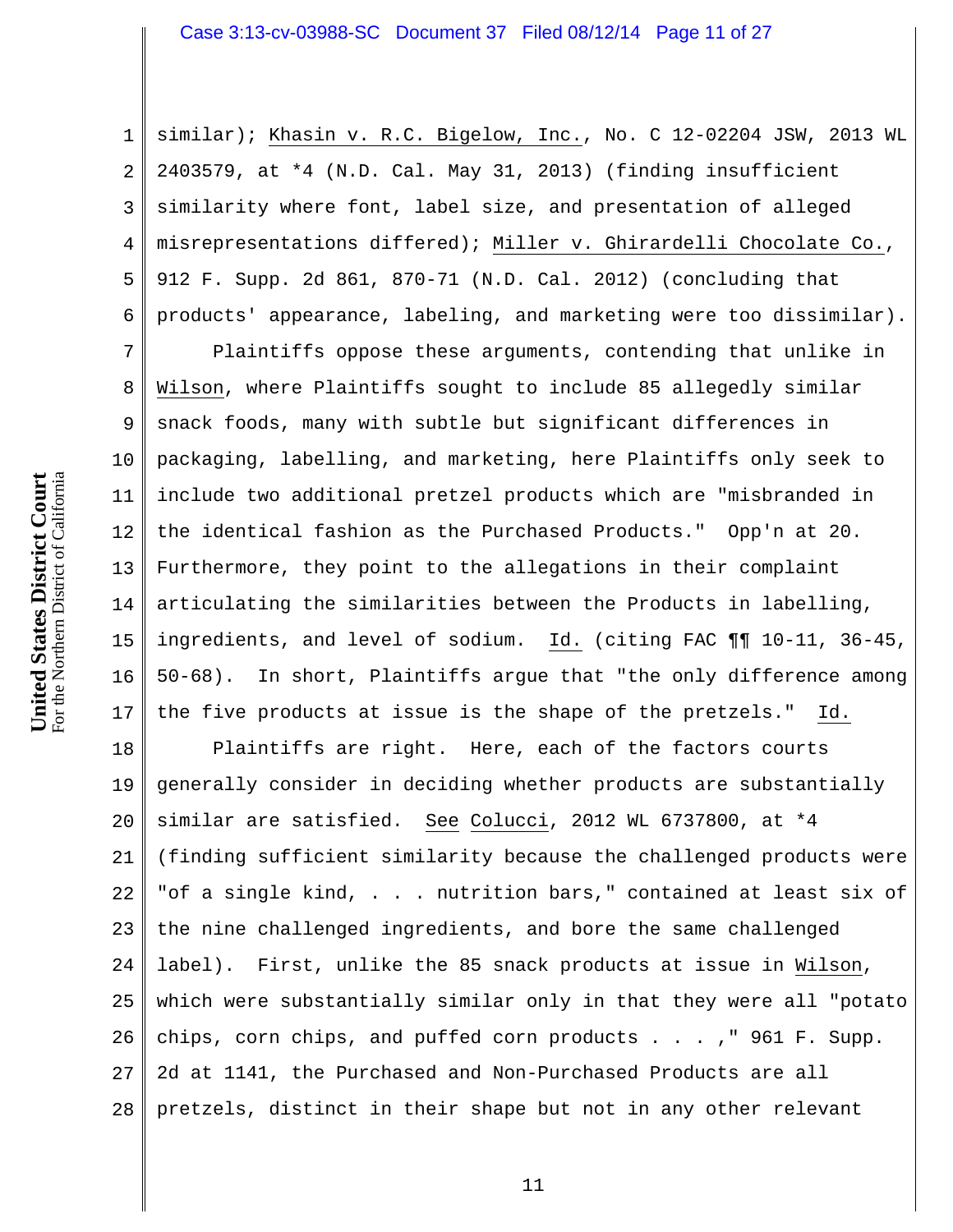1 2 3 4 5 6 7 8 9 10 characteristic. Second, they contain the same list of allegedly "artificial, synthetic and unnatural ingredients" present in the Purchased Products, and allegedly have the same impermissibly high levels of sodium. FAC ¶¶ 9, 57. Third, Plaintiffs plead that the mislabeling of the Non-Purchased Products is not just similar, but identical to the Purchased Products. Id. ¶¶ 52-53. Both the Non-Purchased Products and the Purchased Products state they are "Made with All Natural Ingredients," and the non-purchased "Fat Free Tiny Twists" share the "Fat Free" labelling with the purchased "Rold Gold Sticks Pretzels." See id. ¶¶ 9-10.

11 12 13 As a result, Plaintiffs have adequately pleaded substantial similarity. Accordingly, Defendant's motion to dismiss for lack of standing to challenge the Non-Purchased Products is DENIED.

14

#### **C. Standing to Seek Injunctive Relief**

15 16 17 18 19 20 21 22 23 24 25 26 27 28 Defendant also raises a second challenge to Plaintiffs' standing, arguing that Plaintiffs' claims for injunctive relief are not justiciable because Defendant discontinued use of all challenged labelling practices prior to the time Plaintiffs filed this lawsuit. MTD at  $23-25$ ; ECF No. 26 ("Brennan Decl.")  $\P\P$  4-5. Defendant has furnished two declarations showing the current labelling for the Products and specifically stating that the allegedly offending labels were no longer being printed when Plaintiffs filed their complaint. Brennan Decl. ¶¶ 4-5, Exs. 1-10 (depicting the current packaging for each of the challenged Products); see also ECF No. 27 ("Maleck Decl."), Exs. A-B (showing the current packaging for two of the Products). The Court may consider these declarations on Defendant's motion because Defendant appears to be bringing a factual attack on the Court's jurisdiction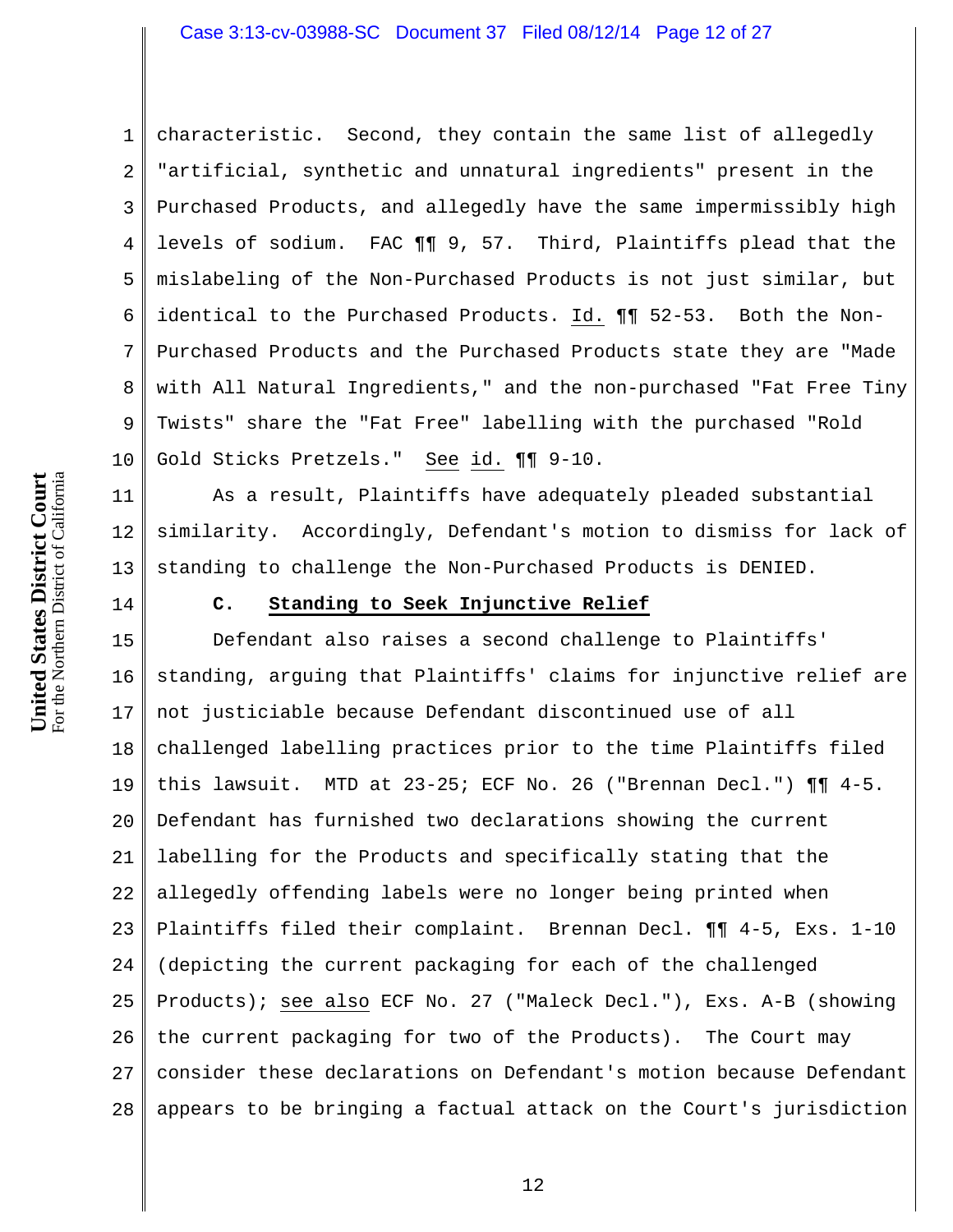1 2 3 under Rule 12(b)(1). MTD at 24 n.13; see Savage, 343 F.3d at 1039 n.2. Plaintiffs rest on the allegations in their complaint. Opp'n at 22-23.

4 5 6 7 8 9 10 11 12 13 14 15 16 To demonstrate Article III standing to seek injunctive relief, Plaintiffs must demonstrate a "real and immediate threat of repeated injury." City of Los Angeles v. Lyons, 461 U.S. 95, 103 (1983) (quoting O'Shea v. Littleton, 414 U.S. 488, 496 (1974)). "Past exposure to illegal conduct does not in itself show a present case or controversy regarding injunctive relief if unaccompanied by any continuing present adverse effects." Id. (internal alterations omitted). Defendant argues that because none of the Products were being printed with the challenged labeling at the time the case was filed, Plaintiffs cannot show "a sufficient likelihood that he will again be wronged in a similar way" by the alleged mislabeling. MTD at 24 (citing Bates v. United Parcel Serv., Inc., 511 F.3d 974, 985 (9th Cir. 2007) (internal quotation marks omitted)).

17 18 19 20 21 22 23 24 25 26 27 28 Unfortunately the parties failed to appreciate the significance of Plaintiffs' failure to respond to Defendant's factual attack with affirmative evidence in favor of jurisdiction. Because Plaintiffs bear the burden of demonstrating the existence of jurisdiction, at first blush this would seem to resolve the issue in Defendant's favor. However the Court still needs to confront two seemingly contradictory Ninth Circuit precedents addressing the allocations of the burdens on jurisdiction in a facial challenge under Rule 12(b)(1). Generally speaking, in a factual attack under Rule  $12(b)(1)$ , "the moving party may submit affidavits or any other evidence properly before the court . . . ." Colwell, 558 F.3d at 1121 (internal quotation marks omitted). Once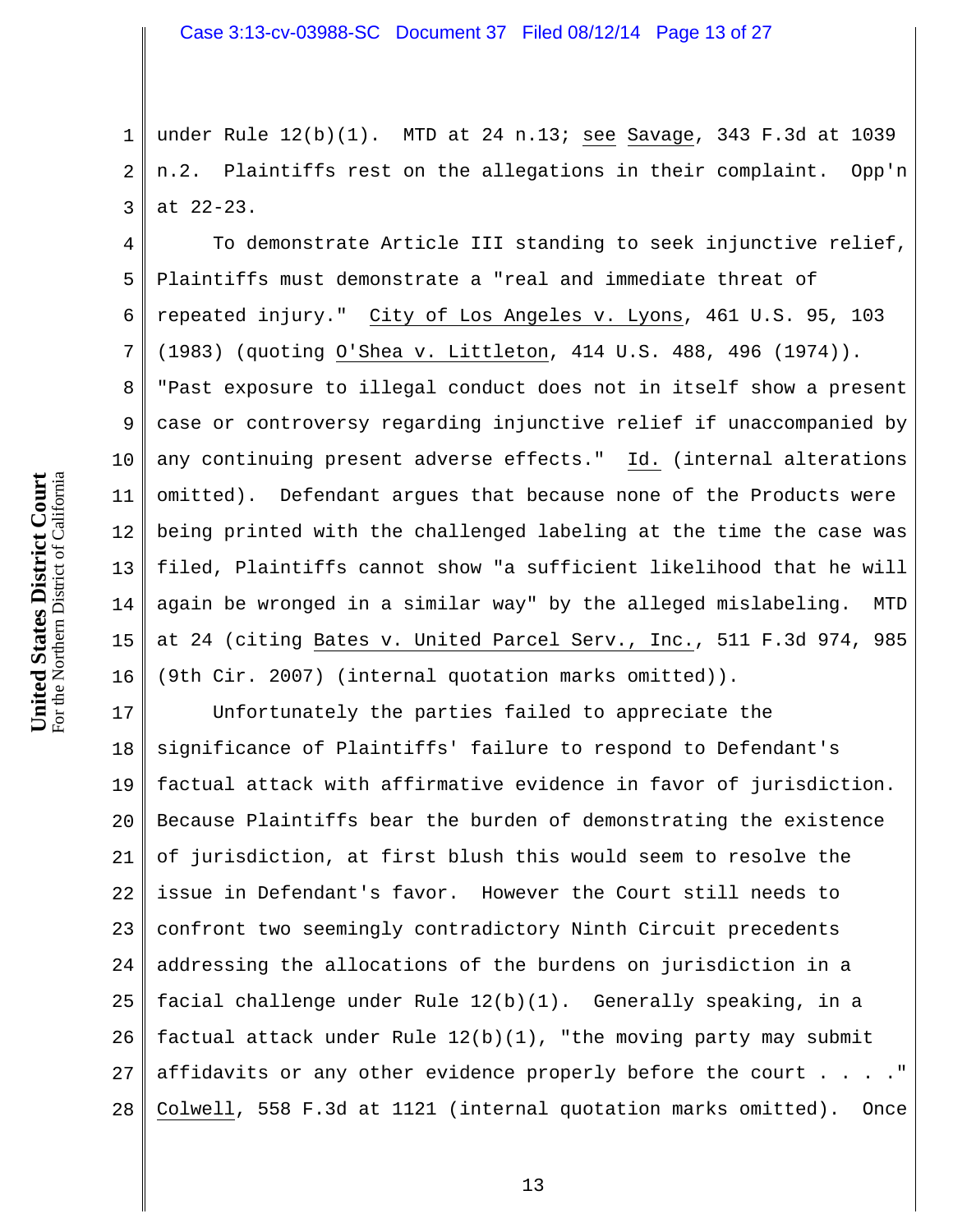1 2 3 4 5 6 7 8 9 10 11 12 13 14 15 16 17 extrinsic evidence is introduced, "it then becomes necessary for the party opposing the motion to present affidavits or any other evidence necessary to satisfy its burden of establishing that the court, in fact, possesses subject matter jurisdiction." Id. (quoting St. Clair, 880 F.2d at 201). However, another Ninth Circuit opinion suggests that (without analyzing the issue), where the Court does not hold an evidentiary hearing on jurisdiction (as here), the Court "accept[s] as true the factual allegations in the complaint," including those regarding jurisdiction. McLachlan v. Bell, 261 F.3d 908, 909 (9th Cir. 2001) (citation omitted). $^4$  These two statements seem, at least to the Court, irreconcilably at odds. After all, a literal reading of McLachlan would require the Court to hold an evidentiary hearing in order to grant any factual motion to dismiss for lack of subject-matter jurisdiction. Other courts have rejected this interpretation, although not in precisely the same posture. See Robertson v. Qadri, No. C 06-04624 JF, 2008 WL 818529, at \*4 n.4 (N.D. Cal. Mar. 25, 2008).

18 19 20 21 The Court is persuaded that the Ninth Circuit did not intend to adopt such a rule. Instead the Court believes Colwell correctly states the burdens on a factual challenge to jurisdiction under Rule  $12(b)(1)$ . By submitting declarations and extrinsic evidence

22 23 24 25 26 27 28 4 The case the McLachlan court cited in support of this proposition, GATX/Airlog Co. v. United States, 234 F.3d 1089, 1093 (9th Cir. 2000), superseded, 286 F.3d 1168, is puzzling. In that case, the Ninth Circuit affirmed a dismissal for lack of subjectmatter jurisdiction under the Federal Tort Claims Act's discretionary function exception. The dismissal below revolved around the Federal Aviation Administration's issuance of a directive modifying the terms of two design certificates for converting passenger airplanes into cargo planes. Id. at 1091. In affirming the dismissal, the Ninth Circuit did not discuss the allocation of burdens under Rule  $12(b)(1)$ , nor is it even clear from the face of the opinion that the challenge to jurisdiction went beyond the scope of the pleadings.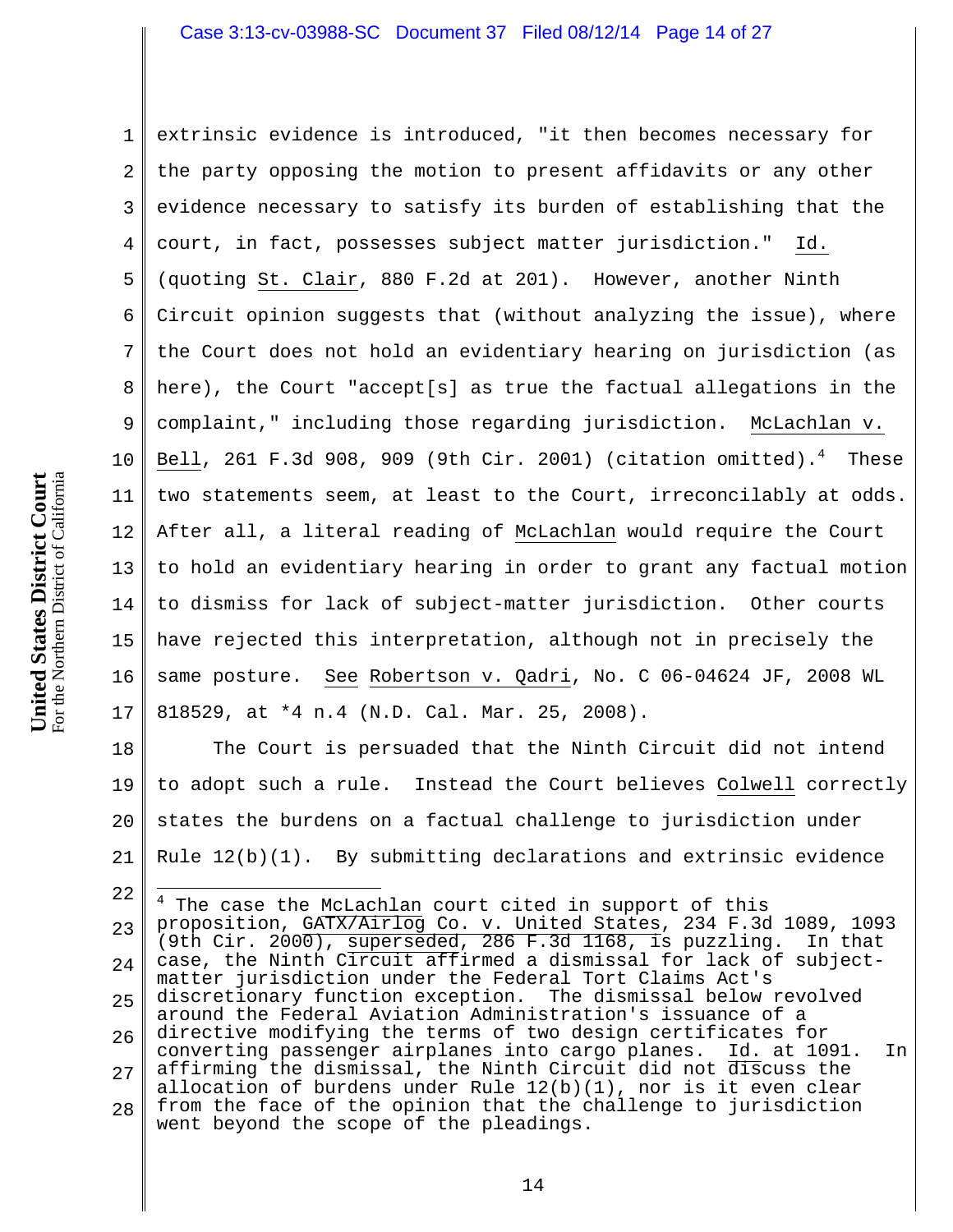1 2 3 4 5 6 7 8 9 10 11 12 13 14 15 16 17 18 of Plaintiffs' lack of standing to seek injunctive relief, Defendant triggered Plaintiff's obligation to "present affidavits or any other evidence necessary to satisfy its burden of establishing that the court, in fact, possesses subject matter jurisdiction." 558 F.3d at 1121 (quotation omitted). Because Plaintiffs have failed to offer any affirmative evidence to satisfy the Court that it has subject-matter jurisdiction over Plaintiffs' claims for injunctive relief, Plaintiffs allegations are DISMISSED. Nevertheless, the Court is not persuaded that amendment would be futile and accordingly grants Plaintiffs leave to amend. If Plaintiffs can make factual allegations showing some continued threat of harm or that Defendant ceased their offending labeling in response to this litigation or the threat of this litigation, they may be able to satisfy the requirements of Article III. See, e.g., Steel Co. v. Citizens for a Better Env't, 523 U.S. 83, 109 (1998) (discussing the "presumption of future injury when the defendant has voluntarily ceased its illegal activity in response to litigation  $\ldots$  . ") (quoting source) (alterations omitted).<sup>5</sup>

<sup>20</sup> 21 22 23 24 25 26 27 28 5 The Court notes that while the Defendant has, in the most general sense, "voluntarily ceased" the conduct at issue in the litigation, the presumption does not apply at least to the allegations as they stand now. Although the doctrines are related, this presumption only applies in the context of a challenge for mootness. See Steel Co., 523 U.S. at  $109$ ; see also Laidlaw, 528 U.S. at  $170$  ("For example, a defendant claiming that its voluntary compliance moots a case bears a formidable burden. By contrast, it is the plaintiff's burden, in a lawsuit brought to force compliance, to establish standing by demonstrating that, if unchecked by the litigation, the defendant's allegedly wrongful behavior will likely occur or continue and that the threatened injury is certainly impending.") It would therefore be "an immense and unacceptable stretch to call the presumption into service as a substitute for the allegation of present or threatened injury upon which initial standing must be based." Steel Co., 523 U.S. at 109 (citing Lyons, 461 U.S. at 108- 09). Because there is no indication in Plaintiffs' complaint or elsewhere in the factual record that Defendant's cessation was in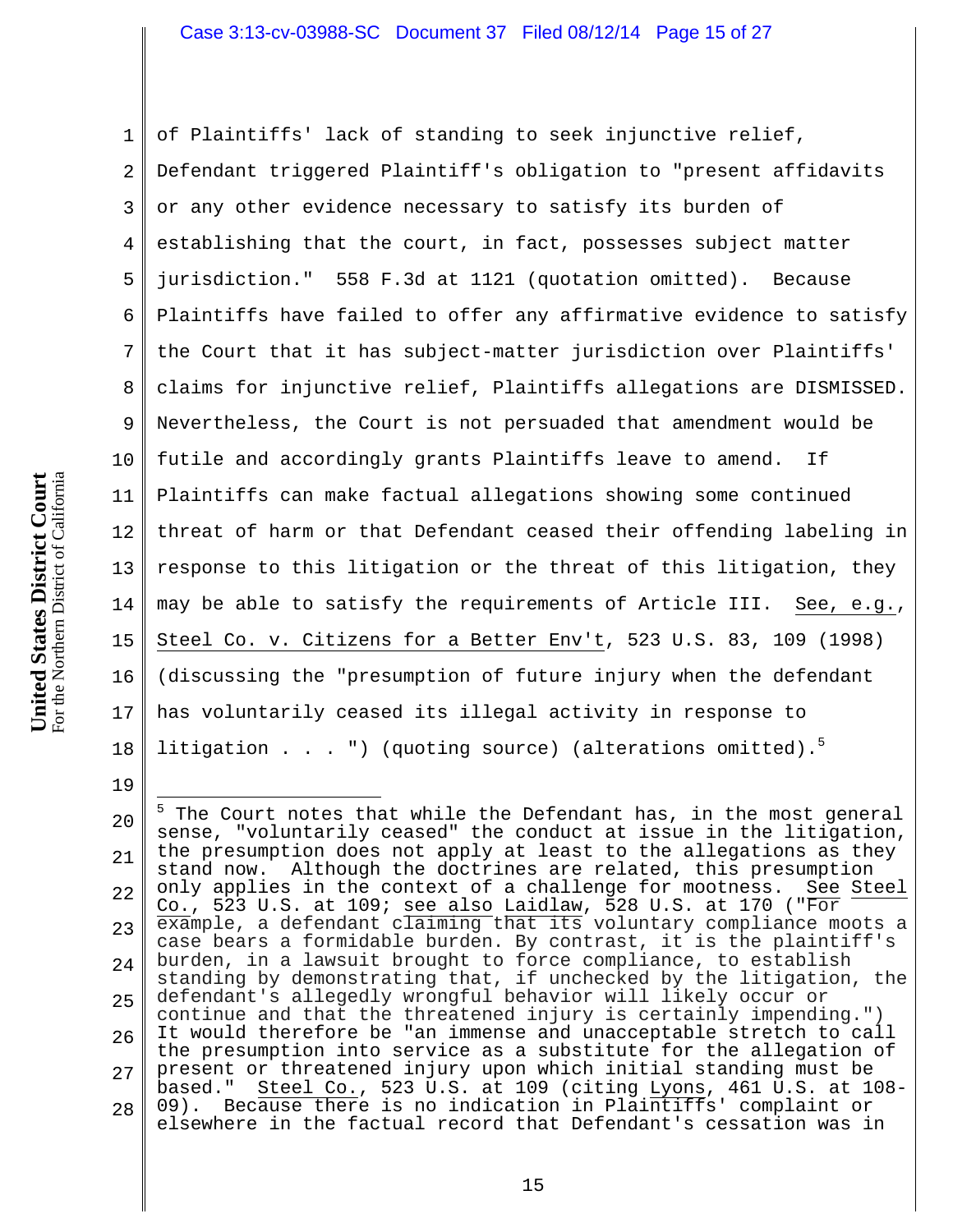For the Northern District of California **Court** For the Northern District of California **States District United** 

1 2 3 4 5 6 7 8 9 10 11 12 13 14 15 16 17 18 Nonetheless, while Plaintiffs' Complaint is not a model of clarity on this point, the Court finds that their injunctive claims are left undisturbed to the extent they are based on the allegation that Defendant continues to sell an existing stock of the allegedly mislabeled products. While Defendant's motion is presented as a challenge to Plaintiffs' standing to seek any injunctive relief, their supporting declarations only state that they are no longer "printing the phrase[s]," Brennan Decl. ¶¶ 4-5, on their labels. While this may ultimately prove to be a distinction without a difference if all remaining inventory of the Products have already been sold, Plaintiffs have pleaded that sales of the mislabeled Products continue to the present. Without some affirmative evidence showing Plaintiffs cannot demonstrate a likelihood of future injury from continued sales of an existing stock of allegedly mislabeled pretzels, the Court must presume the truth of Plaintiffs' allegations. Accordingly, to the extent Defendant seeks dismissal of Plaintiffs' claims for an injunction barring the continued sale of the Products, the motion is DENIED.

19

#### **D. Claims for Non-California Purchases**

20 21 22 23 24 25 26 Defendant challenges Plaintiffs' claims on behalf of non-California residents. Defendant argues that, as in this Court's previous orders in Wilson, Plaintiffs' class claims should be dismissed because "non-California residents' claims are not supported where none of the alleged misconduct or injuries occurred in California." MTD at 23 (quoting Wilson, 961 F. Supp. 2d at 1147). Plaintiffs respond that this inquiry is best saved for the

27

 $\overline{a}$ 

28 any way a response to the litigation, the Court cannot apply the presumption now.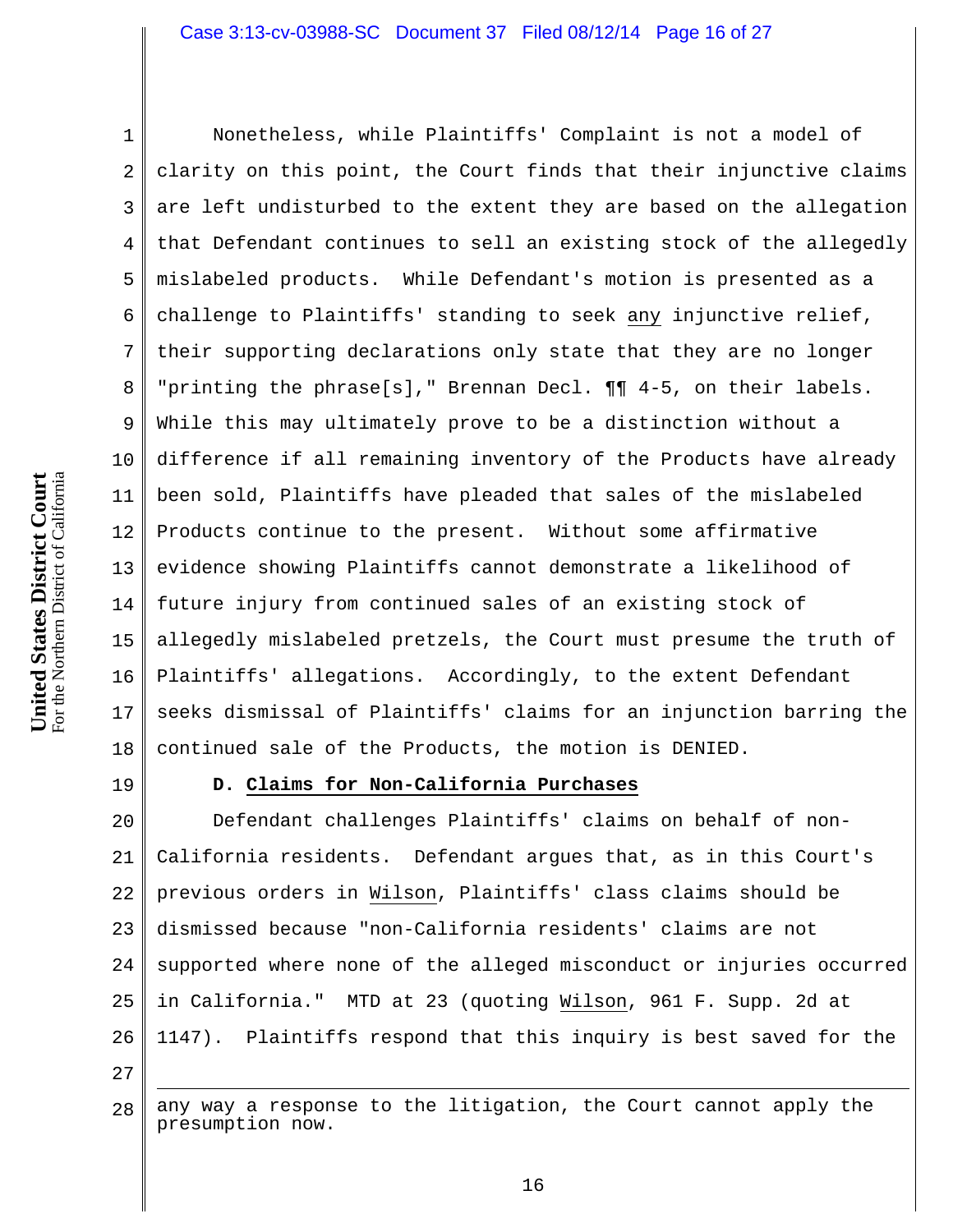1 class certification stage. Opp'n at 21.

2 3 4 5 6 7 8 9 10 11 12 13 14 15 16 17 Defendant is right. As this Court held in Wilson, the ordinary presumption against extraterritorial application of California law applies to UCL, CLRA, and FAL claims, and such claims "are not supported where none of the alleged misconduct or injuries occurred in California." 961 F. Supp. 2d at 1147 (quoting Churchill Village, LLC v. Gen. Elec. Co., 169 F. Supp. 2d 1119, 1126 (N.D. Cal. 2000)) (citing Sullivan v. Oracle Corp., 51 Cal. 4th 1191, 1207, 127 Cal. Rptr. 3d 185, 254 P.3d 237 (Cal. 2011)). In this case, just as in Wilson, "Plaintiffs are located in California, Defendant is located in Texas, and Plaintiffs have not alleged any activity within California except their own purchase of the Purchased Products." Id. Because Plaintiffs mistakenly conflate Defendant's argument with the choice of law inquiry often required at the class certification stage, and simply retread the argument this Court directly rejected in Wilson, the Court will not repeat its prior order. 961 F. Supp. 2d at 1147-48.

18 19 20 21 22 23 24 25 26 Nevertheless, unlike the Plaintiffs in Wilson, Plaintiffs here have not pleaded an alternative California-specific subclass. MTD at 23 n.12. As a result, all of Plaintiffs' class claims must be DISMISSED. Furthermore, because the Court finds that amendment would be futile with respect to claims under the UCL, CLRA, and FAL by non-California residents for purchases made outside California, these claims are DISMISSED WITH PREJUDICE. Plaintiffs' remaining class claims are DISMISSED WITHOUT PREJUDICE. To the extent Plaintiffs seek to assert claims on behalf of a class limited to

**United States District**  For the Northern District of California

**Court**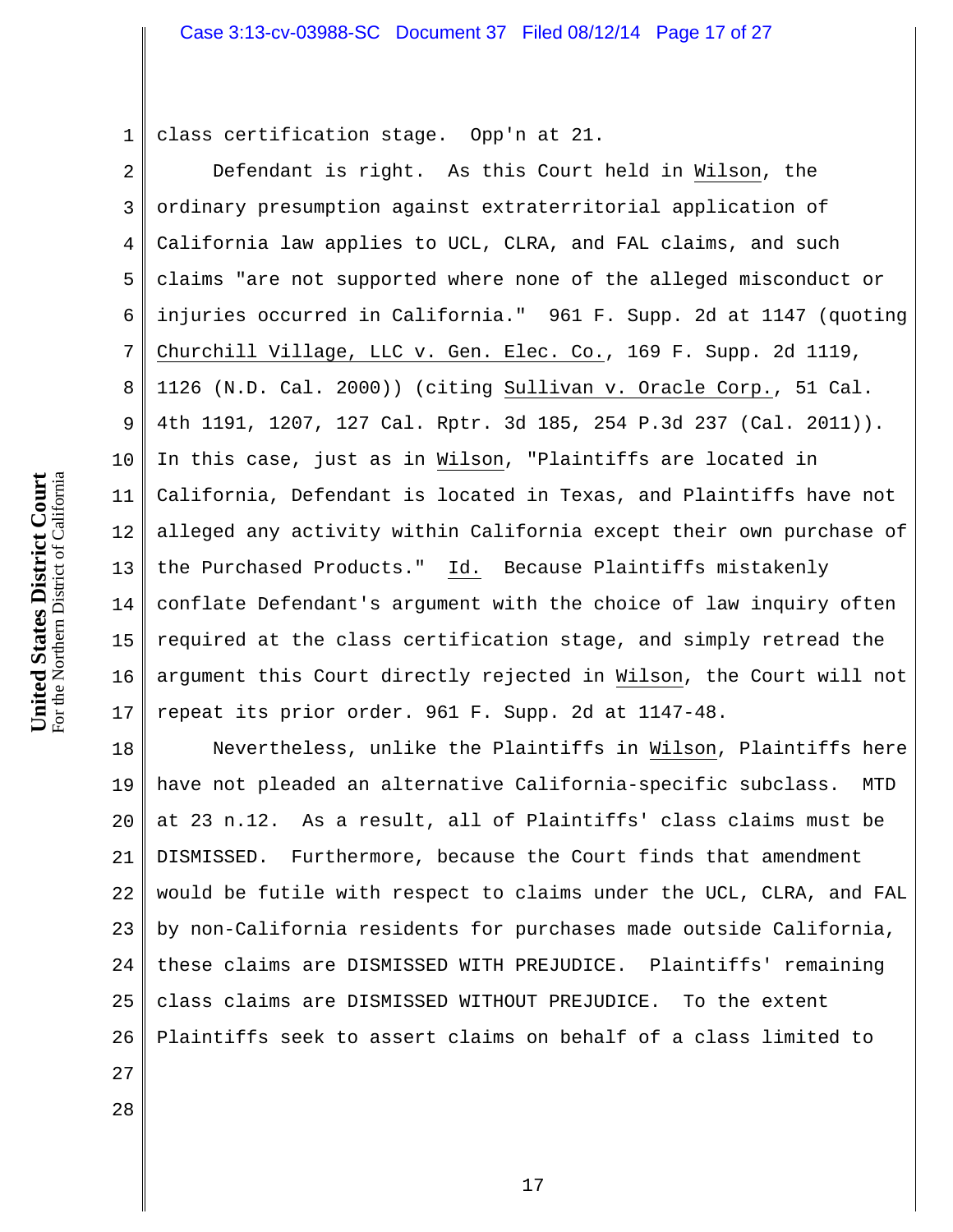1 2 California, the Court grants Plaintiffs leave to amend.<sup>6</sup>

# **E. Plaintiffs' Substantive Claims**

3 4 5 6 7 8 9 Turning now to the substance of Plaintiffs' claims, Defendant claims the FAC is deficient in two additional respects. First, Defendant argues that each of Plaintiffs' six causes of action are based on a repackaging of the "misbranding" theory that this Court previously rejected in Wilson. Second, Defendant contends that Plaintiffs have not sufficiently pleaded deception and injury as a result of Frito-Lay's labels. The Court will address each in turn.

10

# **1. Plaintiffs' Reprised Mislabeling Theory**

11 12 13 14 15 16 17 18 19 20 21 22 First, Defendant contends that each of Plaintiffs' six causes of action are insufficient insofar as they are they are based on a revised version of the "misbranding" theory the Court rejected in Wilson. MTD at 7 (citing FAC ¶¶ 107, 115-17, 123, 125, 133, 141, 152). Plaintiffs' view is that because the Products' "All Natural," "FAT FREE," and "LOW FAT" labelling violates state and federal law, California law deems the Products 'misbranded,' and therefore they "cannot be legally sold or possessed, have no economic value and are legally worthless." FAC ¶¶ 2; see also id. ¶¶ 45, 68. Defendant argues that "in asserting this theory, Plaintiffs do not allege that they relied on any of the challenged labeling statements in buying the products, just that they relied

23 24 25 26 27 28  $\overline{a}$  $^6$  The Court agrees with Defendant that Plaintiffs' "Alternative, Motion to Amend" on the final page of their Opposition is procedurally improper and is accordingly DENIED. See Phleger v. Countrywide Home Loans, Inc., No. C 07-1686 SBA, 2008 WL 65677, at  $\overline{*}$ 5 (N.D. Cal. Jan 4, 2008); Civ. L.R. 7-1, 7-2. Nonetheless the court is mindful of the Ninth Circuit's directive that "leave to amend should be granted unless the court determines that the allegation of other facts consistent with the challenged pleading could not possibly cure the deficiency." DeSoto, 957 F.2d at 658 (quoting Schreiber Distrib. Co. v. Serv-Well Furniture Co., 806 F.2d 1393, 1401 (9th Cir. 1986)).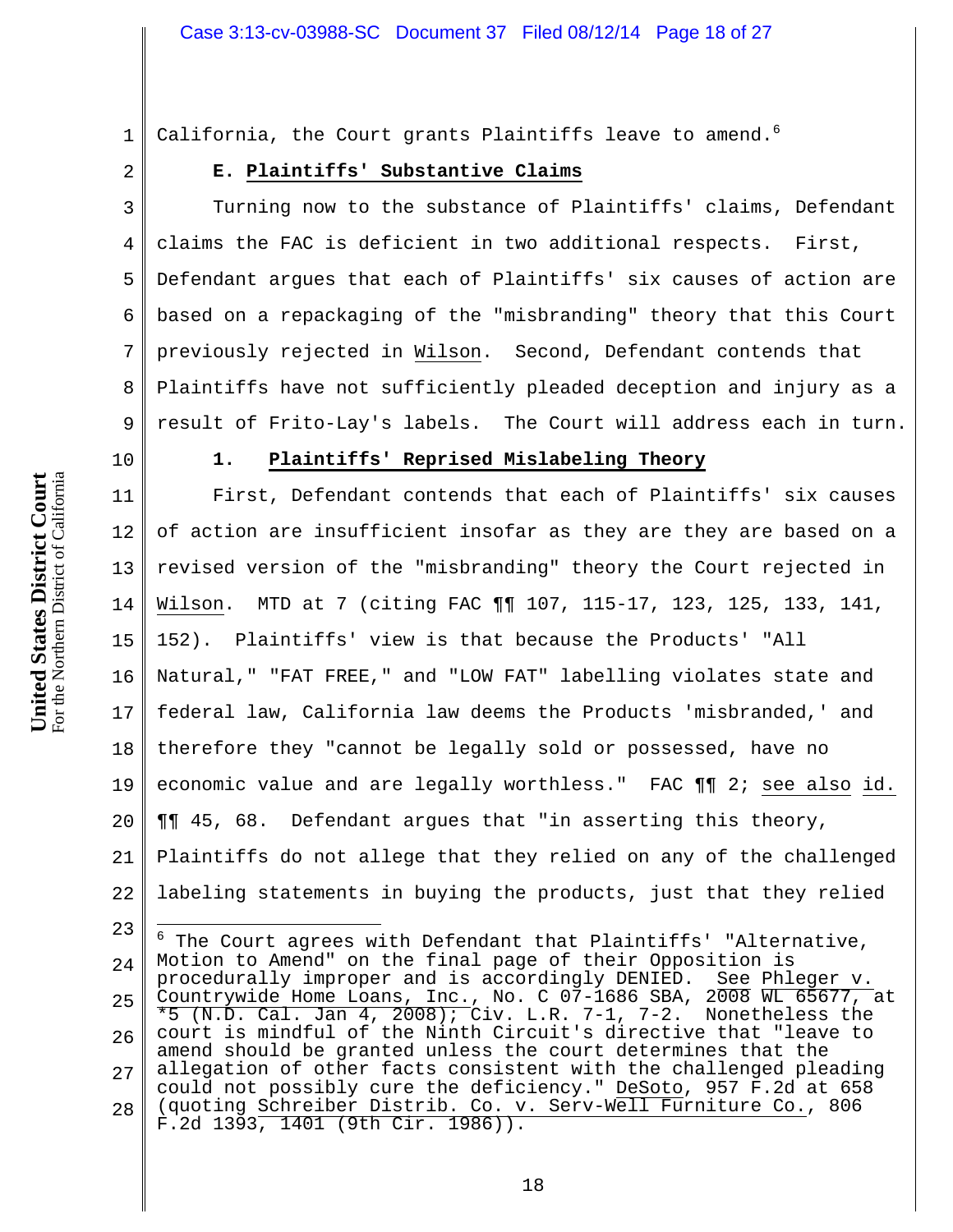1 2 3 on the supposed 'misrepresentation that the products were salable, capable of possession and not misbranded.'" MTD at 7 (citing FAC ¶ 107).

4 5 6 7 8 9 10 11 12 13 14 15 16 17 18 19 20 21 Plaintiffs' counterargument is twofold. First, Plaintiffs contend, reprising the argument in Wilson, that reliance is not an element of their cause of action under the UCL's unlawful prong. Opp'n at 7-8. Second, Plaintiffs argue that even if reliance is required, California law supplies a presumption of reliance which they have adequately pleaded. Opp'n at 8-9. This presumption of reliance, they argue, stems from the California Supreme Court's pronouncement in In re Tobacco II Cases, 46 Cal. 4th 298, 327 (Cal. 2010) that a "presumption, or at least an inference, of reliance arises whenever there is a showing that a misrepresentation was material." Because the form of the "FAT FREE," "LOW FAT," and "Made with All Natural Ingredients" statements during the Class Period were allegedly proscribed by statute or regulation, they are material as a matter of law. See Opp'n at 8 (citing 21 C.F.R. §§ 101.13(h)(1), 101.22; Fed. Reg. 2301, 2407 (Jan. 6, 1993); Cal. Health & Safety Code § 110740; Kwikset Corp. v. Super. Ct., 51 Cal. 4th 310, 333 (Cal. 2011)). Accordingly Plaintiffs argue the Court should presume reliance.

22 23 24 25 26 27 28 As to the first argument, the Court reiterates its prior holding in Wilson. A UCL plaintiff must plead reliance even for a claim under the UCL's unlawfulness prong. See Wilson, 961 F. Supp. 2d at 1144; see also Figy v. Amy's Kitchen, No. CV 13-03816 SI, 2013 WL 6169503, at \*3 (N.D. Cal. Nov. 25, 2013). While Plaintiffs disagree with the Court's prior ruling, absent binding authority from the Ninth Circuit or some other reason for reconsideration,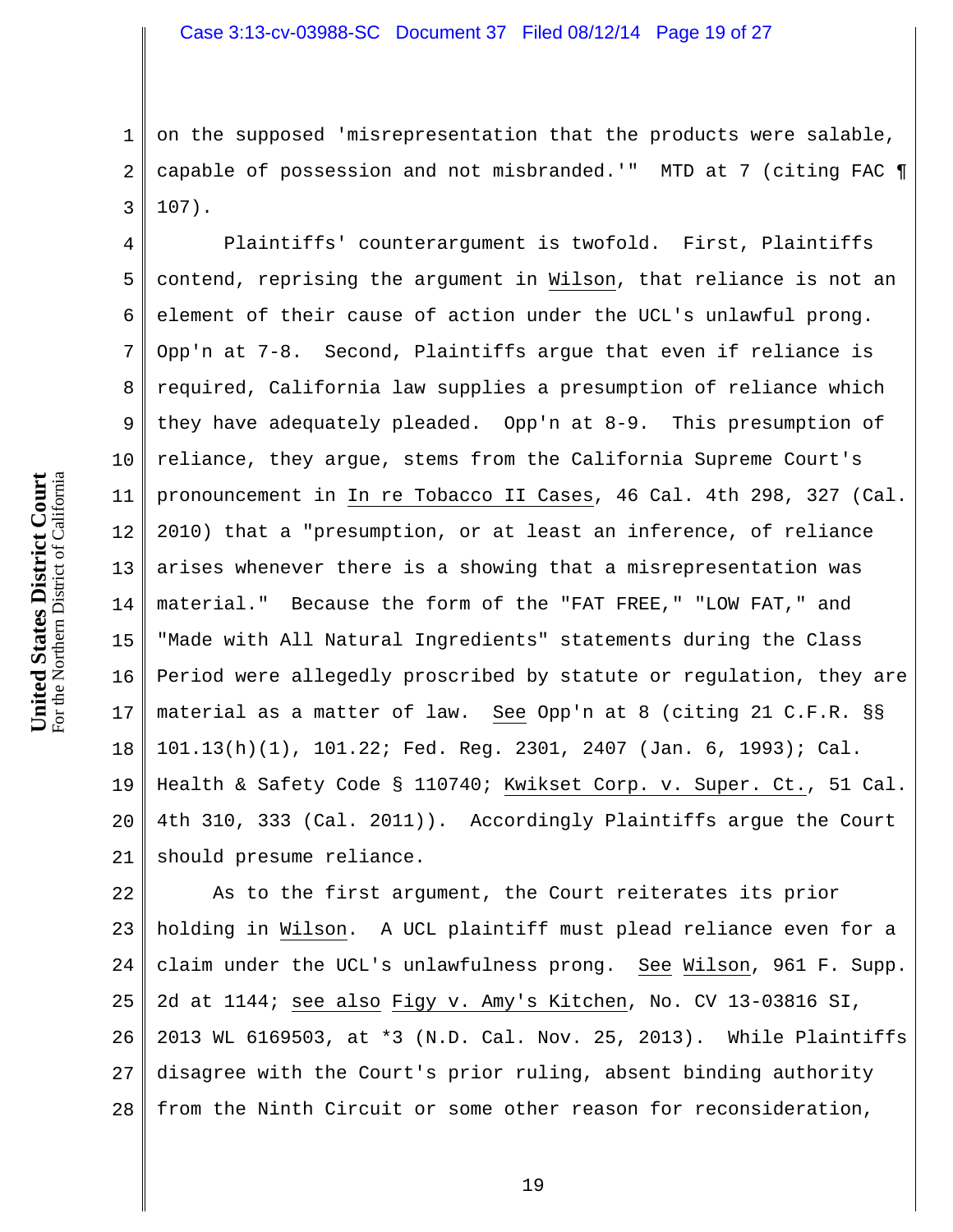the Court will not revisit the issue. Opp'n at 8 n.1.

2 3 4 5 6 7 8 9 10 11 12 13 14 15 16 17 18 19 20 21 22 23 24 25 26 27 28 Plaintiffs' second argument fares no better. First, as Defendant points out, the cases cited by Plaintiffs, Kwikset, Hinojos v. Kohl's Corp., 718 F.3d 1098 (9th Cir. 2008), and Tobacco II, do not support the existence of such a presumption. Rather, these cases required named plaintiffs to plead actual reliance on the misrepresentations at issue. See Hinojos, 718 F.3d at 1109 (restating the elements laid out in Kwikset, including the requirement that a customer plead they "purchased the product in reliance on the misrepresentation  $\ldots$  . .") (emphasis added); Kwikset, 51 Cal. 4th at 327 ("[P]laintiffs need only allege economic injury arising from reliance on Kwikset's misrepresentations.") (emphasis added); Tobacco II, 46 Cal. 4th at 328 ("[A] plaintiff must plead and prove actual reliance to satisfy the standing requirement of section  $17204$  . . . . . . (emphasis added). Second, Plaintiffs' mislabeling theory cannot satisfy this requirement. Instead, rather than allege reliance on an alleged misrepresentation as required by the UCL, at best Plaintiffs misbranding theory only alleges reliance on the "salability" of the products. This is insufficient, as the statute requires reliance on the allegedly injury-causing practice. See Kwikset, 51 Cal. 4th at 327 ("[P]laintiffs need only allege economic injury arising from reliance on Kwikset's misrepresentations.") (emphasis added). Here, the practices that allegedly injured Plaintiffs are the "All Natural," "FAT FREE," and "LOW FAT" labels -- not some implicit representation of salability. Finally, extending the UCL to encompass this type of theory would expand liability to reach any violation of the underlying regulations -- even if no consumer

1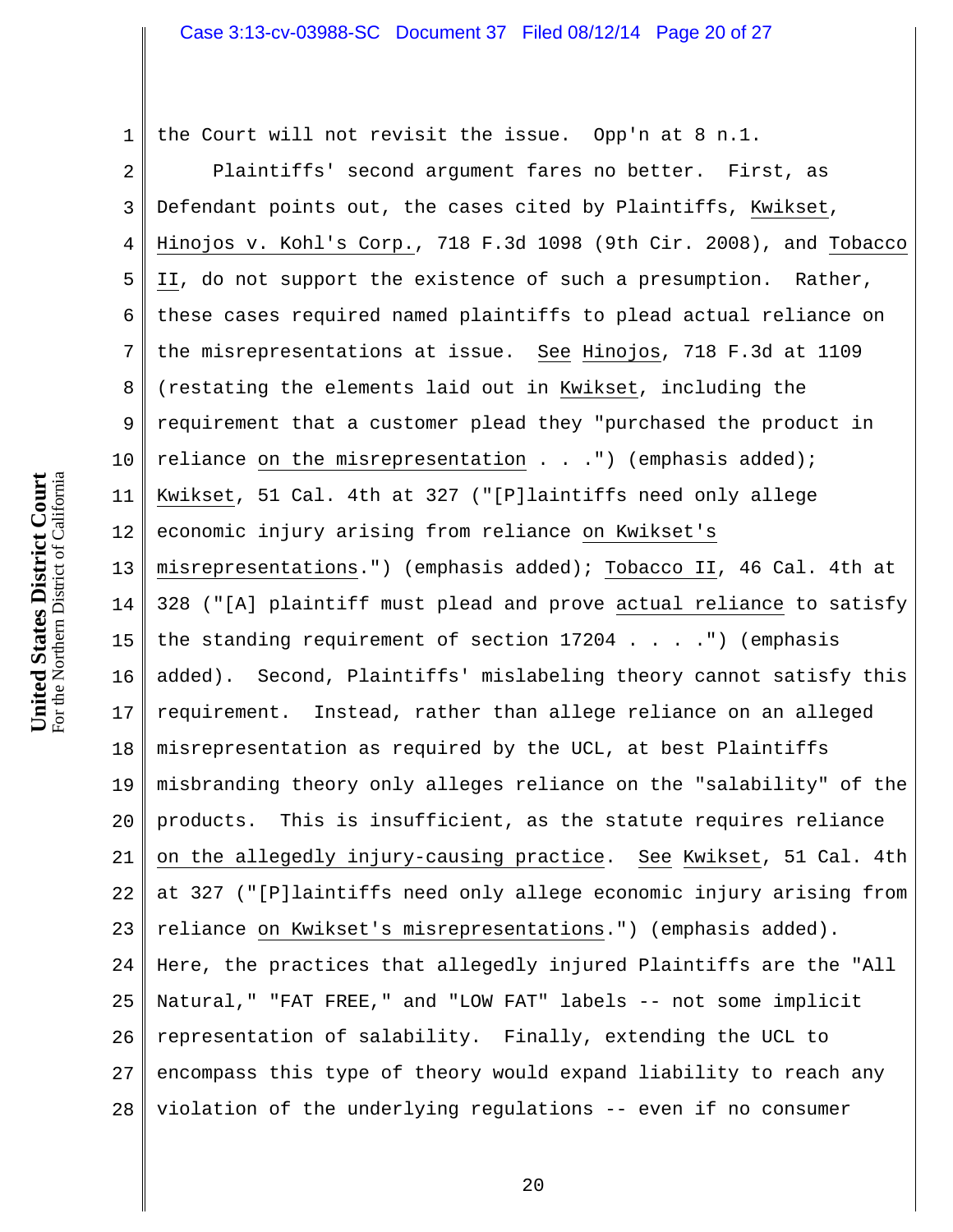1 2 3 4 5 6 7 relied on the statements that violate those regulations. This is because, in Plaintiffs' view, consumers always rely on the salability of the products they purchase. This is precisely the type of reasoning the Court rejected in Wilson when it stated that a "mere alleged violation of the underlying regulations" is insufficient to state a claim under the UCL. 961 F. Supp. 2d at 1144.

8 9 10 11 12 13 Accordingly, Plaintiffs' misbranding theory is DISMISSED. Furthermore, given the Court's previous rejection of a virtually identical theory in Wilson, the Court finds amending the misbranding theory would be futile. Therefore, the dismissal is WITH PREJUDICE. Nonetheless, Plaintiffs may amend to include alternate theories of reliance.

14

#### **2. Plaintiffs' Allegations of Deception and Injury**

15 16 17 18 19 20 21 22 23 24 25 26 27 28 The balance of Defendant's motion argues that Plaintiffs have failed to adequately allege deception as to each of the two alleged types of misrepresentations. Specifically, Plaintiffs claim that they were injured by the alleged mislabeling because they care about buying healthy foods and read the label statements on the Purchased Products prior to buying them. FAC ¶ 80, 82. Because of their interest in purchasing healthy foods, Plaintiffs contend that they relied on the label statements and drew from them "the net impression that the Products made only positive contributions to a diet, and did not contain any nutrients at levels that raised the risk of diet-related disease or health-related conditions." FAC ¶ 83. Plaintiffs claim they would not have bought Defendant's products absent these statements on the labels of the Purchased Products. Id.

**United States District Court** For the Northern District of California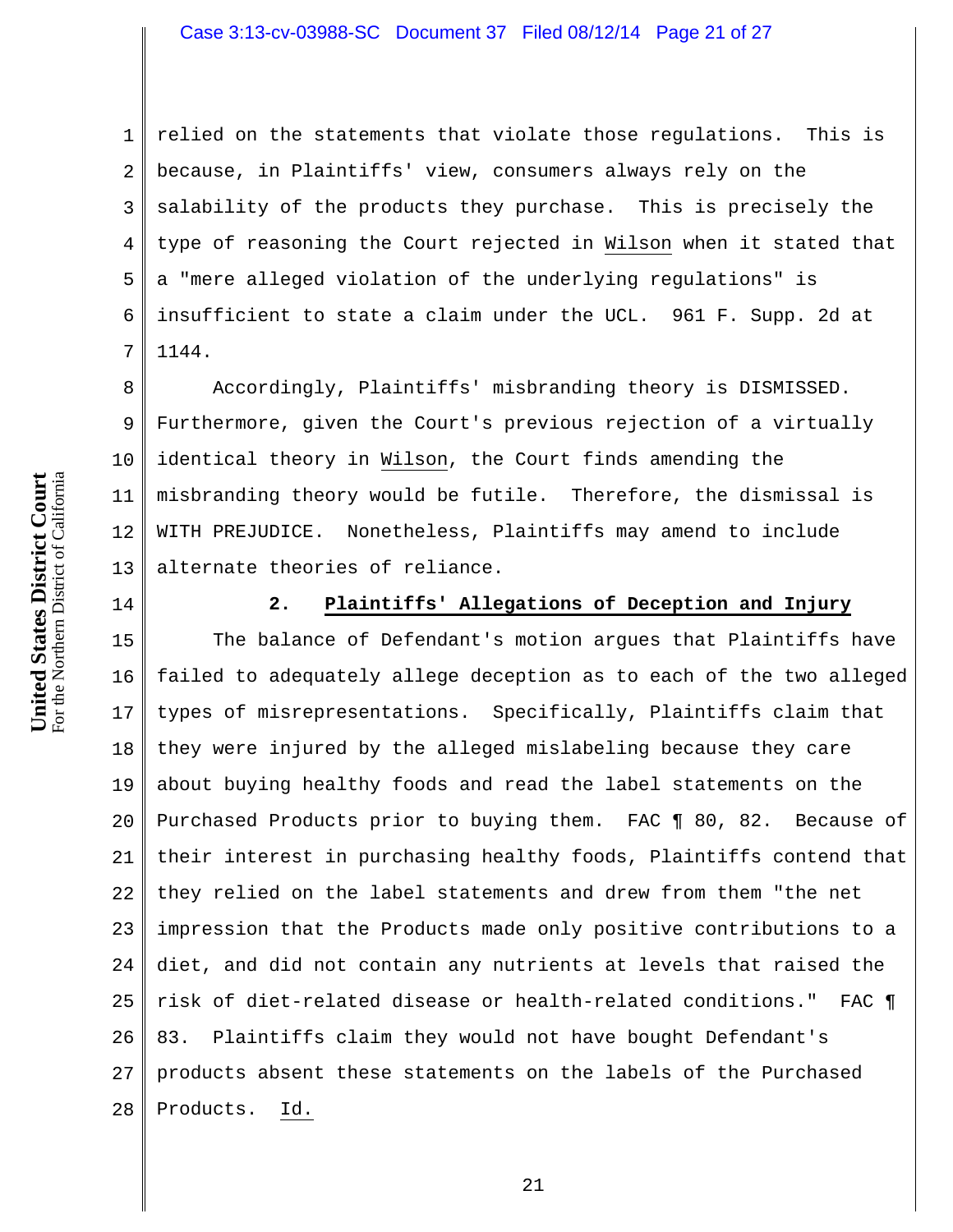For the Northern District of California **Court** For the Northern District of California **States District United** 

16

1 2 3 4 5 6 7 8 9 10 11 12 13 In order to show deception, Plaintiffs must plausibly plead that (1) they relied on the packaging and were deceived, and (2) a reasonable consumer would "likely . . . be deceived." Williams v. Gerber Prods. Co., 552 F.3d 934, 938 (9th Cir. 2008); Trazo v. Nestle USA, Inc., 5:12-CV-2272 PSG, 2013 WL 4083218, at \*10 (N.D. Cal. Aug. 9, 2013). As the Ninth Circuit noted in Williams, deception is usually a question of fact, 552 F.3d at 938-39, however in certain cases deception can be resolved on a motion to dismiss. See, e.g., Ang v. Whitewave Foods Co., No. 13-CV-1953 SC, 2013 WL 6492353, at \*4 (N.D. Cal. Dec. 10, 2013) (dismissing UCL, FAL, and CLRA claims for lack of plausibility where plaintiffs pleaded deception on the theory that consumers might confuse soy milk or almond milk for dairy milk).

14 15 The Court will address the adequacy of Plaintiffs' "All Natural" and fat-related allegations in turn.

#### a. Plaintiffs' 'All Natural' Claims

17 18 19 20 21 22 23 24 25 26 27 28 As explained, supra, Plaintiffs allege that the "Made with All Natural Ingredients" labeling on the Products is false and misleading because the Products contain "artificial, synthetic and unnatural ingredients 'niacin, reduced iron, thiamin mononitrate, riboflavin, folic acid and ammonium bicarbonate.'" FAC ¶¶ 6, 27, 37, 52, 53, 57. Defendant argues that Plaintiffs have failed to plead "'a plausible objective definition of the term 'All Natural' or that [their] subjective definition of the term 'All Natural' is one that is shared by the reasonable consumer.'" MTD at 16 (quoting Pelayo v. Nestle USA, Inc., No. CV 13-5213-JFW AJWX, 2013 WL 5764644, at \*4-5 (C.D. Cal. Oct. 25, 2013) (alterations omitted)). Relying on cases such as Kane v. Chobani, Inc., 973 F.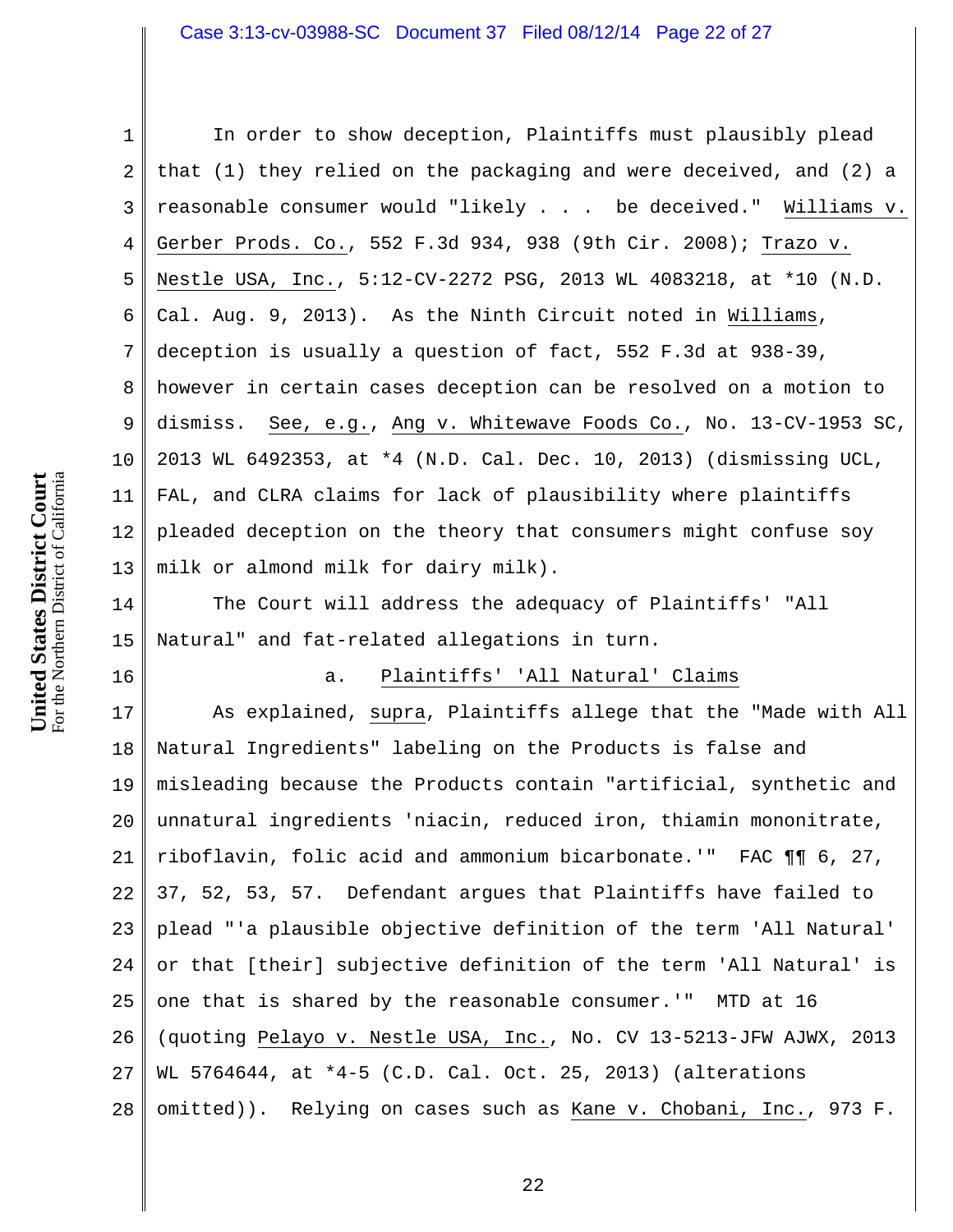1 2 3 4 5 6 7 8 9 10 Supp. 2d 1120, 1138 (N.D. Cal. Feb. 20, 2014), which require Plaintiffs to plead what they believe "All Natural" to mean, what the offending ingredients are, and what is unnatural about them, Defendant contends the FAC is insufficient. See also Chin v. General Mills, No. 12-2150 (MJD/TNL), 2013 WL 2420455, at \*9 (D. Minn. June 3, 2013) (dismissing "100% Natural" and "Natural" claims where plaintiffs pleaded only that they contain "highly processed and non-natural sugar substitutes" and other ingredients, without specifying how they were deceived or what they believed the labels to mean).

11 12 13 14 15 16 17 18 19 20 21 22 23 24 25 26 27 28 Defendant is right. Unlike in Wilson, where claims based on the same "Made with All Natural Ingredients" label survived a motion to dismiss, here Plaintiffs' FAC provides no detail whatsoever about how or why the offending ingredients are unnatural. Compare Wilson, No. 3:12-cv-01586-SC, ECF No. 18 ("Wilson FAC") at ¶ 45 (naming allegedly unnatural ingredients and explaining why they are unnatural), with FAC ¶¶ 50-68 (repeatedly asserting, without any specificity or explanation, that the allegedly unnatural ingredients are "artificial, synthetic and unnatural . . ."). While Plaintiffs dedicate much of their briefing to arguing that they interpreted the word "natural" to mean that the product is composed of "only natural ingredients," Opp'n at 15 (internal quotation marks omitted), they still have offered nothing more than conclusory assertions that the ingredients they complain of are unnatural. It is insufficient under Rule 9(b) to simply assert, no matter how foreign or synthetic-sounding an ingredient's name might be, that an ingredient is unnatural. Rather, Plaintiffs must plead why these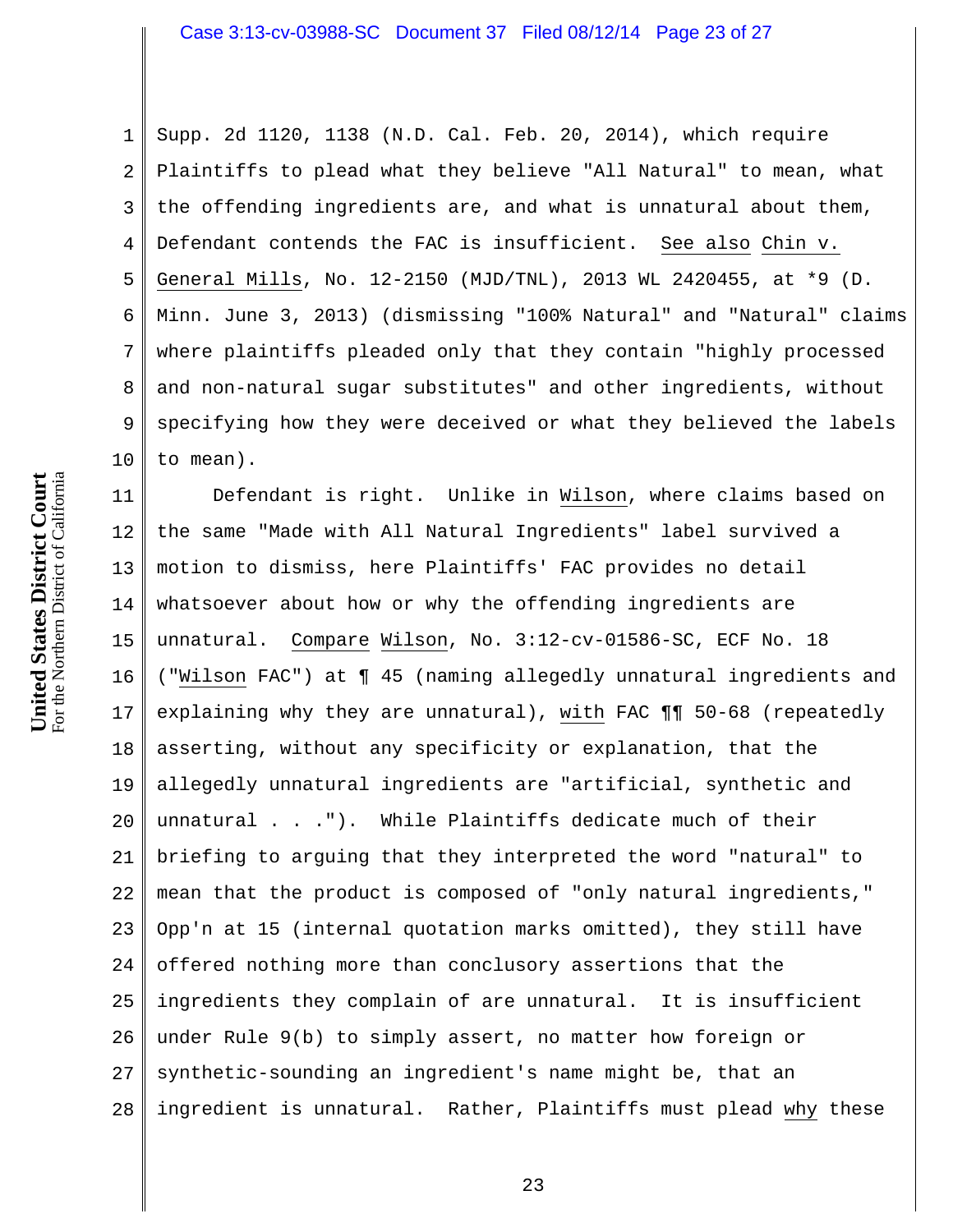1 2 3 4 5 6 7 8 allegedly offending ingredients are unnatural. Kane, 973 F. Supp. 2d at 1138. Because Plaintiffs have not pleaded any facts explaining what these ingredients are and how they are unnatural, Plaintiffs' "All Natural" claims do not meet the standard set forth in Federal Rule of Civil Procedure 9(b). Accordingly, these claims are DISMISSED. Plaintiffs may amend their claims to include allegations about how and why the offending ingredients are unnatural.

#### b. Plaintiffs' 'LOW FAT' and 'FAT FREE'

# Allegations

11 12 13 14 15 16 17 18 19 20 21 22 23 24 25 Second, Defendant argues that Plaintiffs' allegations of deception and injury by the fat-related statements are implausible and therefore merit dismissal. Specifically, Defendant offers four reasons why Plaintiffs' allegations of deception and injury as to the fat-related statements are insufficient and implausible. First, Defendant notes that in light of Plaintiffs' professed interest in the nutritional content of food, it is implausible that "they would have relied on a labeling statement about fat to form an expectation about the pretzels' level of sodium – particularly since the exact sodium levels were fully and accurately disclosed on the pretzels' nutrition facts panel." MTD at 11. Second, Defendant notes Plaintiffs' allegations in other cases that they scrutinized the back panels of other food products and argues that this renders implausible the suggestion they did not read the back panel here (where the true level of sodium was displayed).<sup>7</sup> Third,

26

 $\overline{a}$ 

9

<sup>27</sup> 28 7 In support of this argument Defendant asks the Court to take judicial notice of complaints filed by the same named plaintiffs in other cases in this district alleging that they scrutinized the back labels of a veritable grocery cart full of other food products. ECF No. 28 ("Def. RJN"). Nonetheless, the request is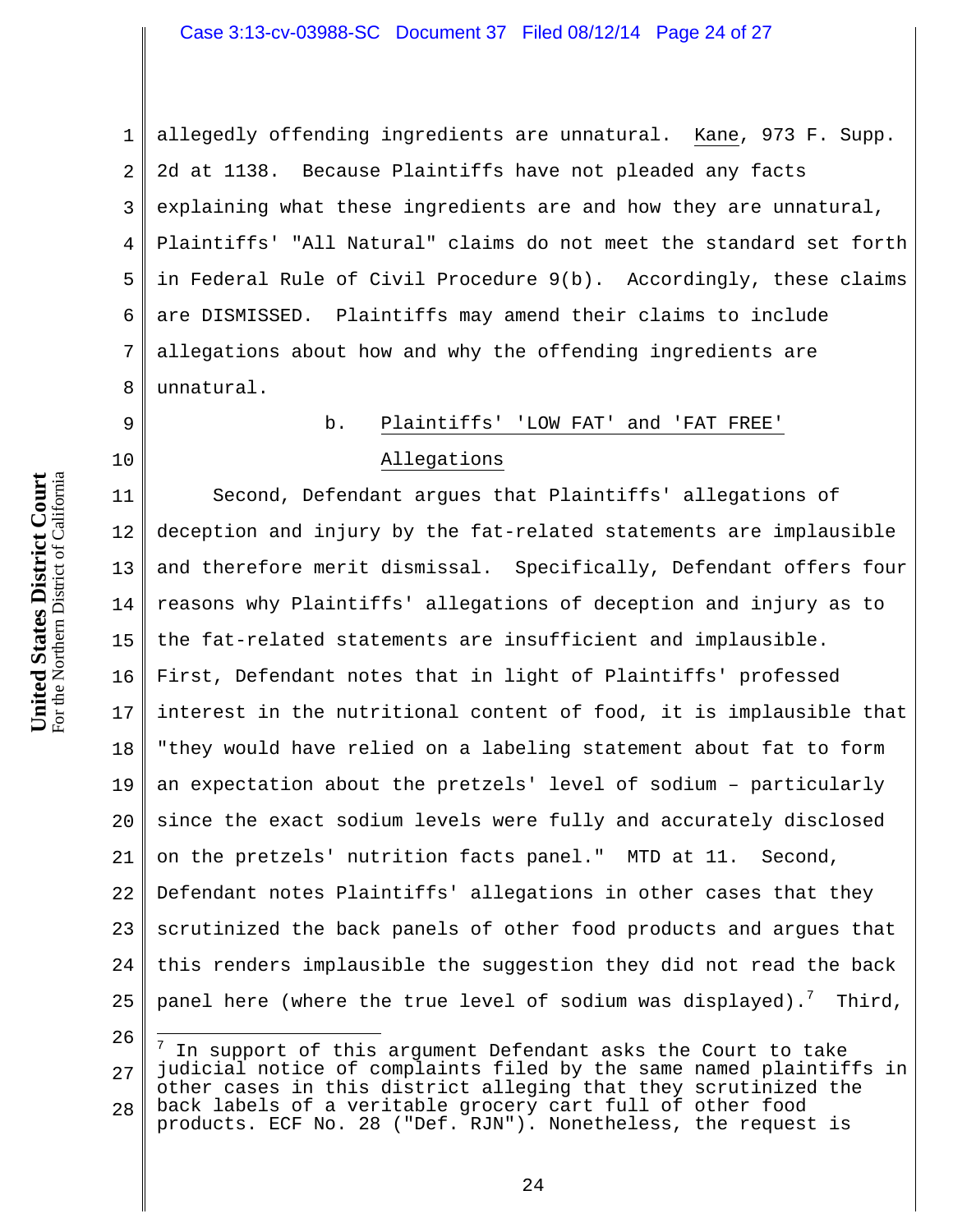1 2 3 4 5 6 7 8 Defendant argues that Plaintiffs and reasonable consumers could not be deceived about the Products' sodium levels because the seethrough windows or depictions of pretzels on the Products' packaging show visible salt crystals. Finally, Defendant argues that, contrary to the FDA's guidance, Plaintiffs erroneously conclude that because the pretzels lack the sodium disclosure they are "inherently unhealthy" and contain "unhealthy sodium levels." See FAC ¶¶ 6, 38, 43.

9 10 11 12 13 14 15 16 17 18 19 20 21 22 23 Defendant is right. As with the misbranding claims discussed earlier, deception claims must be predicated on more than simple regulatory violations. Trazo, 2013 WL 4083218, at \*10. Yet all Plaintiffs can show here is the existence of a regulatory violation. It is utterly implausible that Plaintiffs or reasonable consumers would see an undisputedly true statement about fat and then draw conclusions about other totally unrelated nutritional characteristics like sodium content or conclude the Products "made only positive contributions to a diet  $\ldots$  . . The FAC  $\P$  82. In this way, this claim resembles one the undersigned rejected in Lam v. General Mills, Inc., 859 F. Supp. 2d 1097, 1103-04 (N.D. Cal. 2012). In Lam, the Court found that an objectively true statement like "gluten free" on a pack of fruit snacks was unlikely to deceive a reasonable consumer into believing the product also "contains no partially hydrogenated oils, low amounts of sugar or

25 26 27 28  $\overline{a}$ DENIED as irrelevant. At the pleading stage, where credibility is not in issue, the fact that Plaintiffs scrutinized labels in other cases (without pleading they had any habit or practice of doing so generally) is irrelevant to the issues before the Court. Fed. R. Evid. 401(a). Plaintiffs make a request for judicial notice of their own providing images of several of the allegedly offending labels as well as FDA warning letters. ECF No. 32 ("Pls.' RJN"). The request is GRANTED. Fed. R. Evid. 201(b).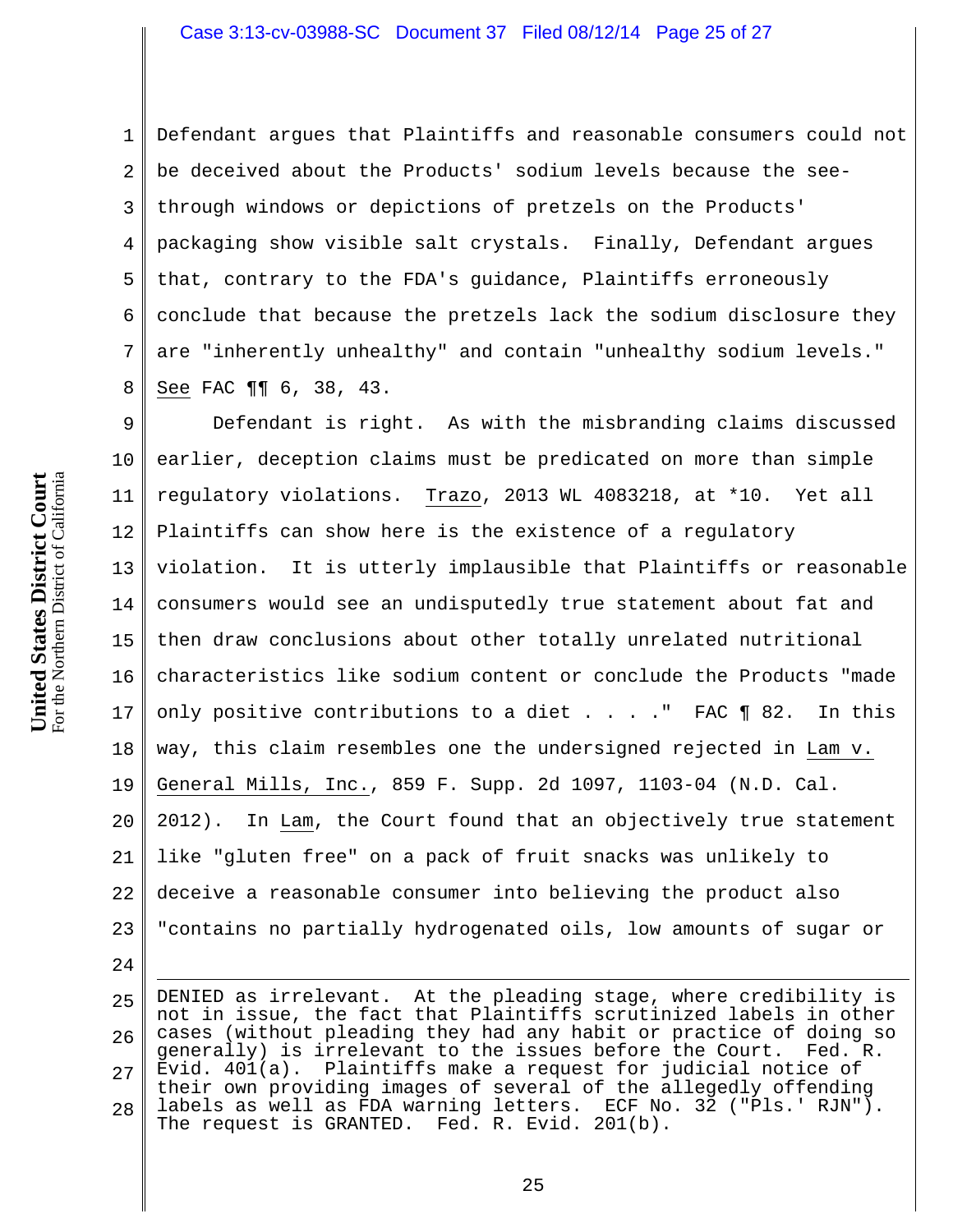### Case 3:13-cv-03988-SC Document 37 Filed 08/12/14 Page 26 of 27

1 2 3 4 5 corn-syrup, or that the [products] are otherwise healthful." Id. at 1104. Similarly here, it is implausible that a reasonable consumer would interpret an objectively true statement like "FAT FREE" as also communicating that the product contains low amounts of sodium or is otherwise healthful.

Accordingly these claims are DISMISSED with leave to amend. **///** 

- 8 **///**
- 9 **///**
- 10 **///**

6

7

- 11
- 12 **///**

**///** 

- 
- 13 **///**
- 14 **///**
- 15 **///**
- 16 **///**
- 17 **///**
- 18 **///**
- 19 **///**
- 
- 20 **///**
- 21 **///**
- 22 **///**
- 23 **///**
- 24 **///**
- 25 **///**
- 26 **///**
- 
- 27 **///**
- 28 **///**